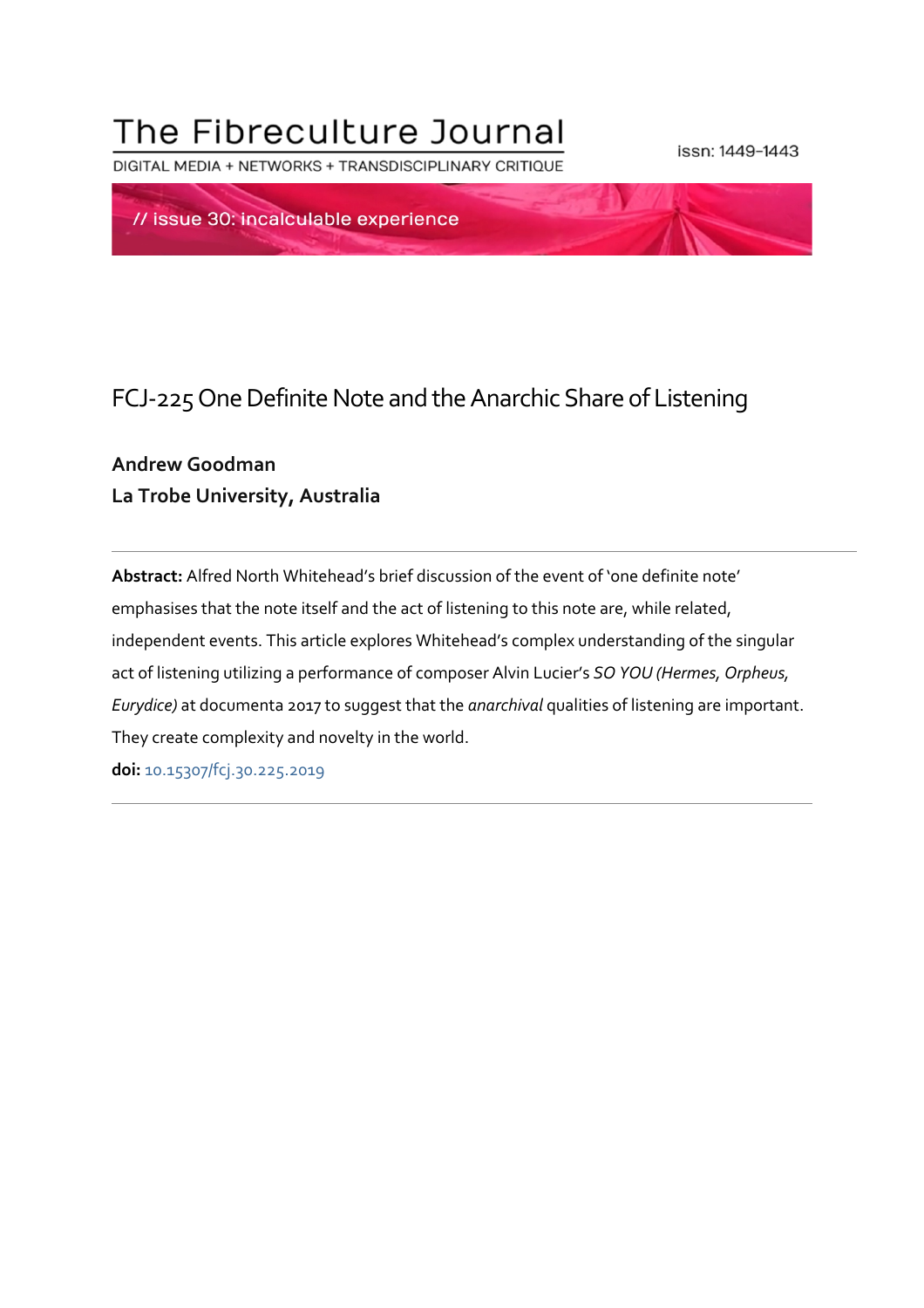# FCJ-225 One Definite Note and the Anarchic Share of Listening

**Andrew Goodman La Trobe University, Australia**

> *What you listen to or what you're reading is still moving and still living. It's still forming. (Harney and Moten, 2013: 107)*

*Music charms us, even though its beauty consists only in the harmonics of numbers and in a calculation that we are not aware of, but which the soul nevertheless carries out, a calculation concerned with the beats or vibrations of sounding bodies, which are encountered at certain intervals. (Leibniz, 1994: 212)*

*Every room has its own melody, hiding there until it is made audible. (Lucier & Simon, 2012: 31)*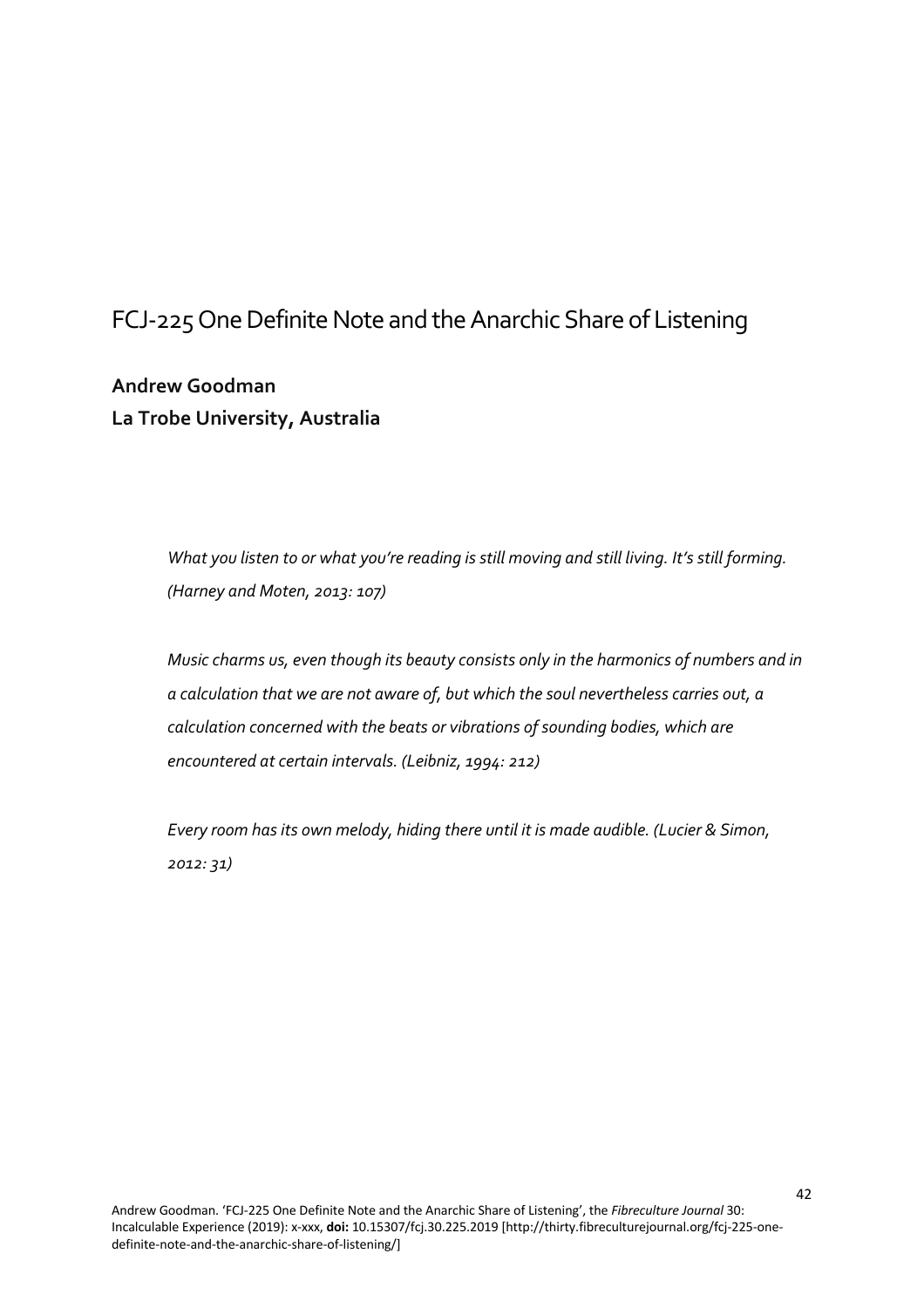#### Introduction: A Sonic Can of Worms

Alfred North Whitehead's opus *Process and Reality* devotes slightly more than one page to the question of the audition of sound (1978: 233-5).<sup>[1]</sup> Whitehead slyly defines this as a 'simple' example that avoids any 'unnecessary complexity'. In fact he opens a can of (vibratory) worms. Whitehead is, I think, well aware that he is opening this can of worms. The example hints at the fact that to attempt to follow all the threads of the events that go to make up a particular event of audition is to embark on an unending task. It is to confront the 'social effort' of the whole universe that has gone into the event's makeup (1978: 233). That is, the closer one begins to look at the audition of a particular note the more complex, vague and entangled it will become (the deeper the rabbit hole, to mix metaphors). One will become less sure about the existence of any stable entity or event that might be safely called a 'note'.

As Whitehead briefly examines this audition of 'one definite note', it becomes clear that any such audition is entirely singular ('a particular fact not to be torn away from any of its elements') (1978: 234). It is also endlessly complex. This 'subjective' complexity is, he argues, synthesised from three patterns of contrasts: those of the data; the 'emotional quality'; and 'the pattern of emotional intensity' (1978: 234).<sup>[2]</sup> The listener composes one complex feeling from a series of feelings that in themselves are divisible into infinitely complex data (of which only those differentials between tone and overtones are defined by Whitehead). This complexity arises from their mediated relationship to all the spatial and sonic qualities of the environment in which the note sounds, and from personal 'qualities of joy and distaste, of adversion and aversion' (1978: 234). In the patterning and valuation of contrasting feelings to compose the note, the auditor grasps, though largely not in a conscious way, a whole world or ecology of relations in-composition. The event of audition is not that of a passive listening to the already resolved sound, but is entirely active. There is not a resolution of difference but a sustained resonant and productive difference across many registers whose intensity is held in the beauty, if not always the harmony, of the definite note.

In his example of audition, Whitehead emphasises the necessary intertwining of material and conceptual data. Each have their own sets of held contrasts but they are never really separable. Both are important elements of the becoming or concrescence of an entity (Whitehead, 1978: 233). As throughout *Process and Reality*, Whitehead also thinks through the way in which an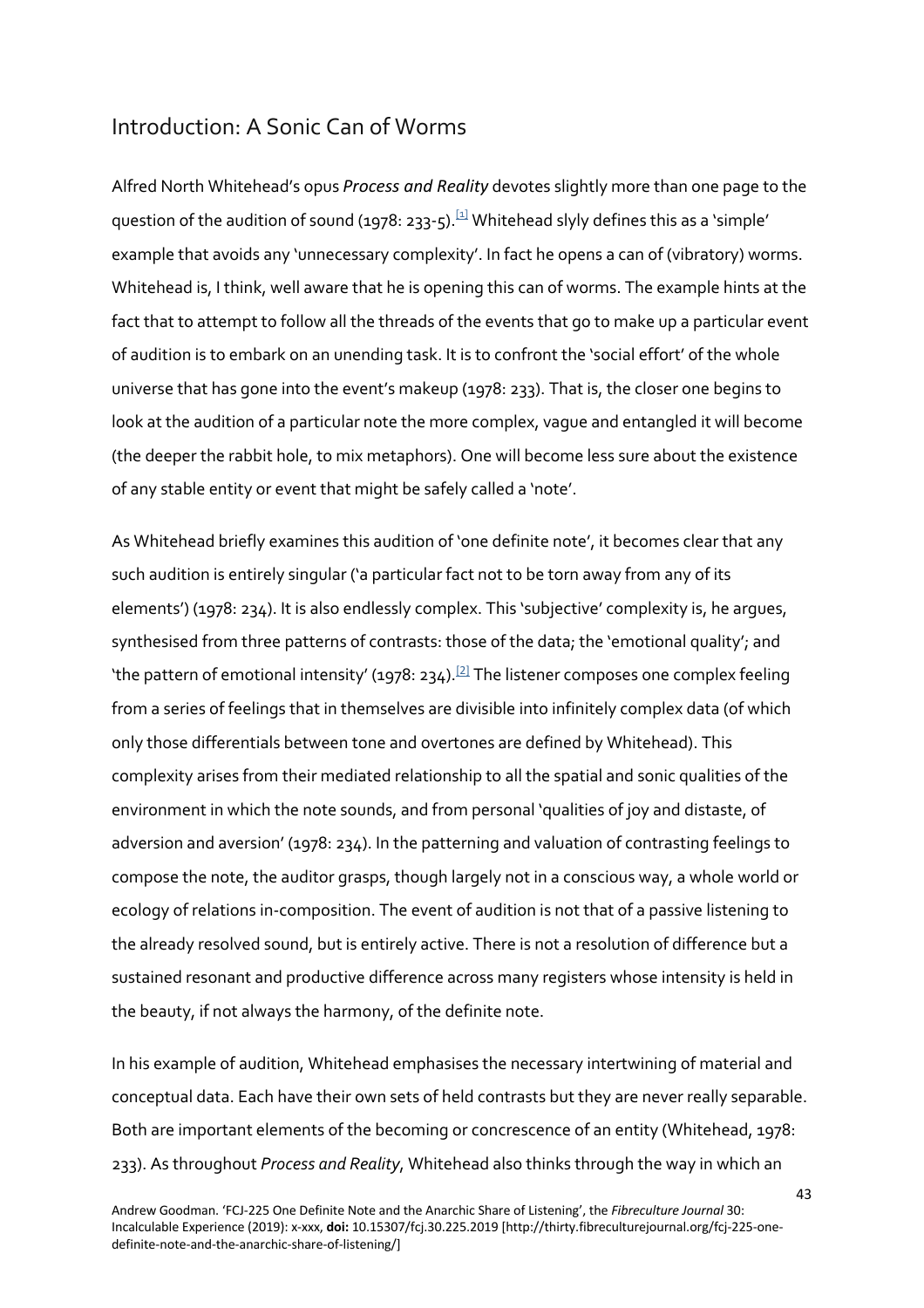event can be both extensively relational and self motivated in its becoming. That is, an event is connected to that which has come before and on which it draws, and at the same time intensively autonomous. It has its own motivations or will to become. Although a musician might commonly think of the act of listening to a note as a secondary event dependent on the production of that note, Whitehead's philosophy suggests that we must find a way to think audition as a primary event unto itself.<sup>[3]</sup>

I want to propose that the act of listening or audition is an *autonomous act of composition* not reception (and thus not inexorably linked to hermeneutics as Roland Barthes claims) (1991: 249). In this it does not preserve or archive the sound event, but instead anarchives the one simple note, resonating with the traces of previous events but freeing itself from their bonds. We might define the act of 'archiving' as one of collecting and preserving the already-formed, so that it might be represented or repeated. To 'anarchive' might instead be to take existing material or events and reinvigorate (rather than re-live) them – reinvigorate through acts of recomposition that take this data and incorporate them into new events. The anarchival might therefore exist or be activated within the archive, as an act of immediation that resonates with the event.

To think of the autonomy of audition from the sound in-the-world is not at all to imply a return to a system of primary and secondary qualities as per Descartes or Locke. In their thinking sounds are merely an effect produced by hearing, not an independent event, and this conception therefore triggers a return to an 'idealist [and] phenomenalist conception of sound' (Cox, 2011: 155-6). Nor is it to argue, as John Cage has, that the audition is a mere 'curation' (cited in Cox, 2011: 155), or that it is a symbolic representation shielding one from the 'real' of the cacophony of the asignifying world. With Aden Evens we might rather think of the relationship of the noise of the world to the sound perceived as a productive and necessary relationship (2002: 177-8). Thinking with Whitehead, we must argue that audition and sounding can be understood as two series or societies of resonating events.<sup>[4]</sup> Within such a system there is no passive reception or mere interpretation. Rather, audition is an autonomous activity that draws on but is not defined by the independent sound event. This involves a resonance with a difference, indeed a resonance *defined* by difference, whose beauty lies in the intensity of this difference<sup>[5]</sup>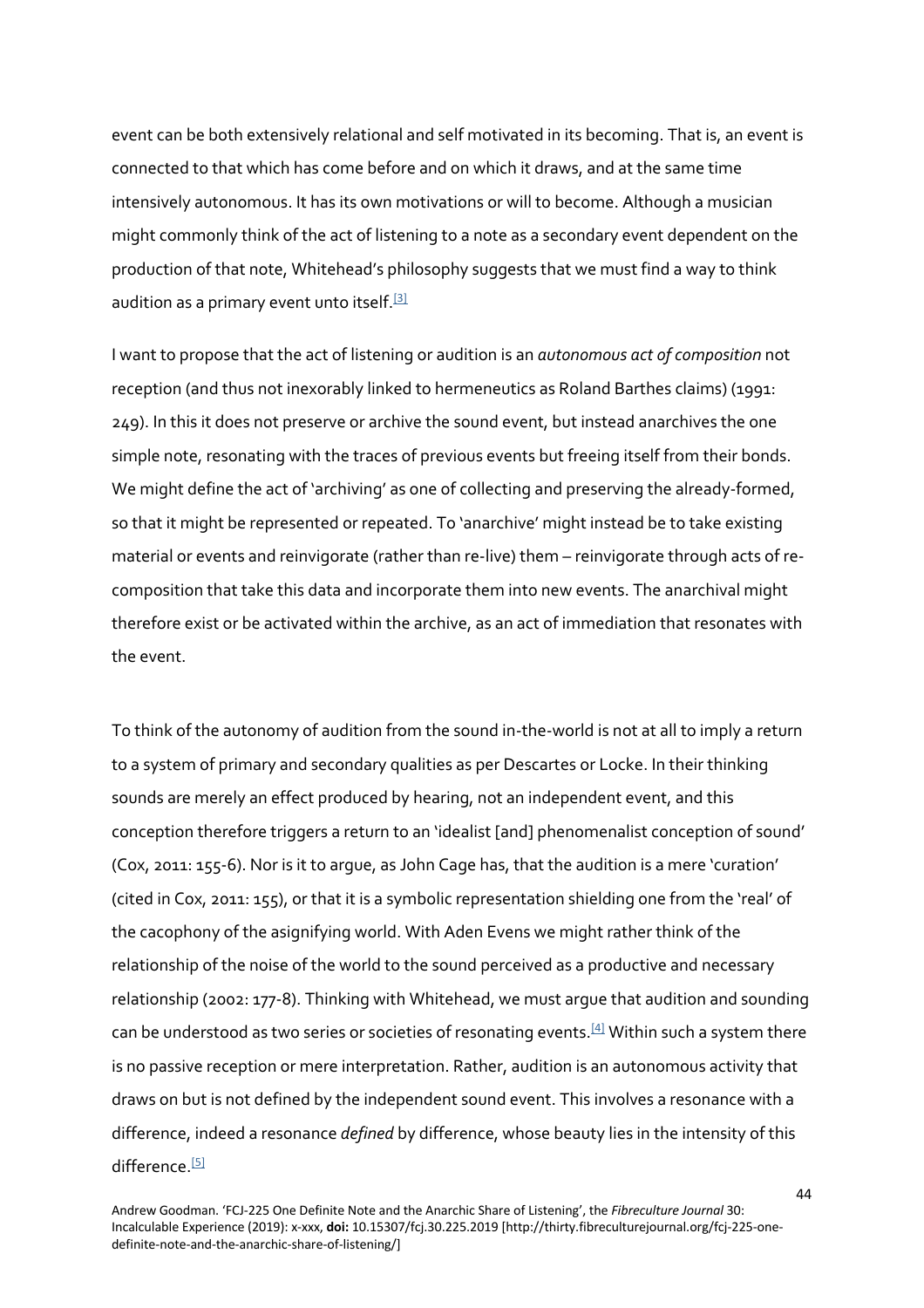In this article I propose to break open the intensive and extensive differential relationships involved in the event of one definite note and examine them in greater depth. I will first examine more of the complexity of the definite note, and secondly propose that the audition or perception of definite notes might be considered an act of *anarchiving* in that it makes felt or values qualities of the experience and ecology that do not register individually and which might be considered an 'anarchic share' of the audition (Manning, 2016: 64). I will apply these concepts to the particular use of resonance in composer Alvin Lucier's *SO YOU (Hermes, Orpheus, Eurydice)* (2017), as performed at the Athens Conservatoire in June 2017 during documenta 14. This performance for voice, cello, clarinet, sine waves and nine amplified wine jars brought to attention the complex intertwining of aspects of the sound waves generated. In particular, through the additions of the jars' resonating with the other instruments, the work emphasised the ecological and differential aspects of sound that might often be subsumed by melodic and performative aspects of composition.<sup>[6]</sup>

#### Pandora's Boombox

What is this 'one definite note'? There is no doubt that it is 'definite' in Whitehead's sense of the word, in that it is a distinct patterning of data, clearly cut from the greater potential field. However this 'thing' that appears to us as one note is by any definition no one thing, but a truly complex and *emergent* event that defies easy definition and crosses any arbitrary boundaries that we might try to impose. Although it is, I think, impossible to fully capture all the complex differentials involved in making the event of the note, here I want to begin, with some trepidation, to open 'Pandora's Boombox' and explore some of the ways that the note is let loose to actualise. In doing so I will also consider the audition in relation to Whitehead's concept of prehension.

I want to propose that an event of audition or listening is 'felt' or prehended in a Whiteheadian sense. Whitehead's use of the somewhat awkward term 'audition' rather than listening or hearing is pointed, I think, as it has much more of the sense of an event in its own right without the legacy of false conceptions of perception as a passive reception of data.<sup>[7]</sup> In audition,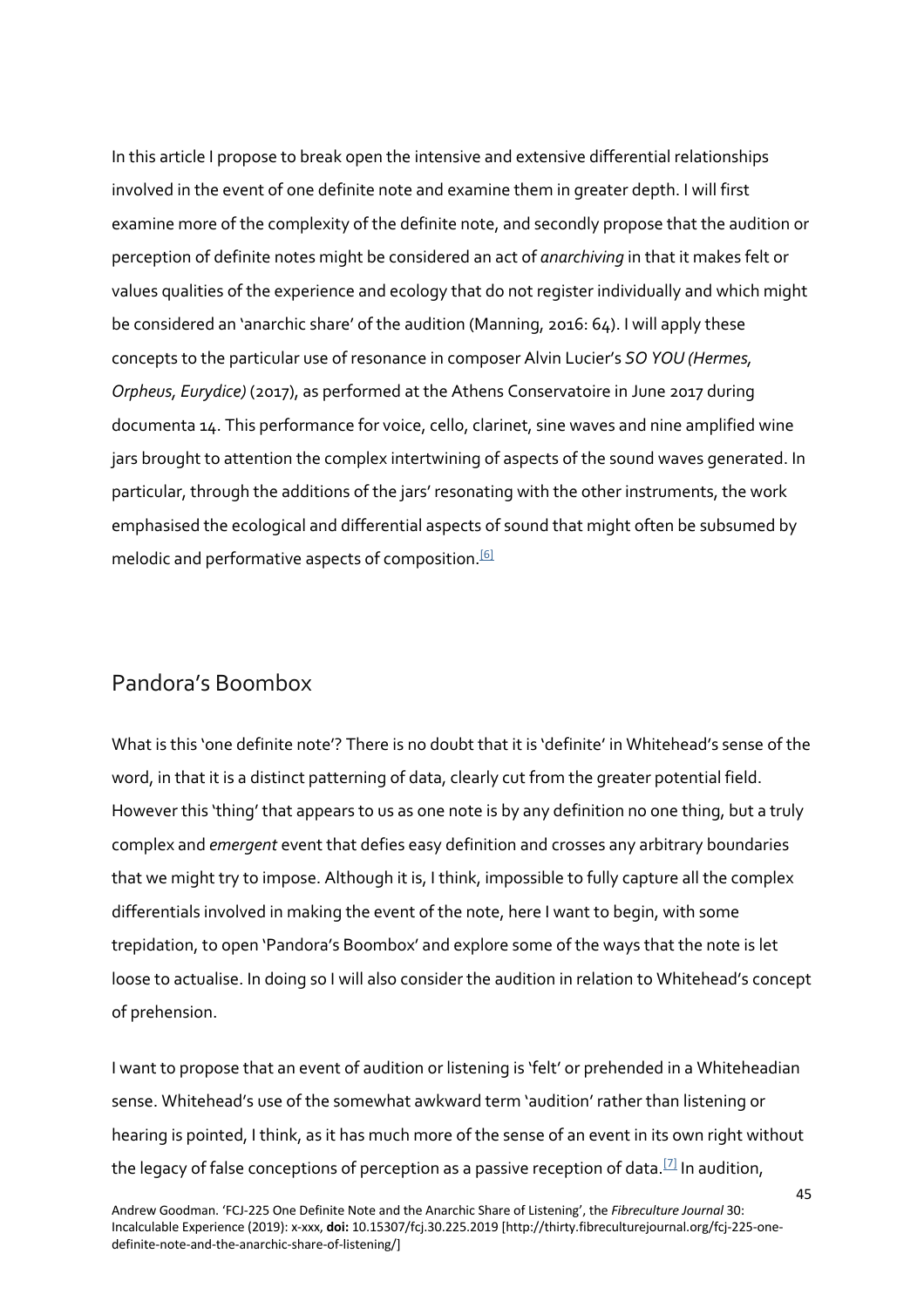Whitehead argues, there is a process of subjective selection (prehension) of vibrational data from the field that occurs, rather than a straight transference of vibration, and therefore always the potential for creative divergence. Thus the hearing event is a creative event in itself, separate from, though influenced by, the sound event. There is never simply a passive ingression of data, but rather a co-constituted event, a novel use of some of the potential for audition that the sound waves provide (Whitehead, 1978: 232).

For Whitehead an entity or event is precisely and entirely its act of concrescence or becoming. It becomes through selecting certain aspects of the actualised world to incorporate (and this selection includes the active non-selection of negative prehension of all the other data): this is a physical prehension. This is modified through conceptual prehension: a valuation of the data in relation to various relevant eternal or pure potential qualities. Most importantly, this data is not then homogenised to produce the event, but rather held in patterns of contrast to create intensities whose complexity creates the richness or depth of the experience. The prehensions then create novelty in this new 'subjective form' – though the same data may have been incorporated into other acts of becoming (the audition of the note by the person in the next seat, for example) (Whitehead, 1978: 232). Once it has reached its 'satisfaction' or the end-point of this process it ceases to be as an event, although it can be utilised by other entities as data in their becomings. The process of prehension becomes clearer in actual example. Here the audition of sound provides an exemplary case to study, as any sound itself is so evidently composed of differentials, both internal to the sound itself, and in relation to its larger ecology.

The basis of all the components of sounds are events of vibrational difference (Roads, 2001: 55, 73). These in turn are a question of speed and interval of oscillation. Here rhythms of contrast both form and disrupt any continuum, and the definite note is itself then an expression of the modulating differences involved. Sound, as it can be perceived, is necessarily made of contrasts. This can be deduced from the fact that a single particle of sound (a 'pulsar') is in fact inaudible. We might surmise, from a Whiteheadian perspective, that this is because the pulsar lacks the requisite contrasts to provide sufficient intensity of experience to be understood as sound by the auditor.<sup>[8]</sup> That is, sound is a series of waves of air pressure through space and time, and each wave has differentials that go to make up its character: pitch, timbre, volume, and so on. As Aden Evens outlines, sound vibrations (air waves) consist of variation in pressure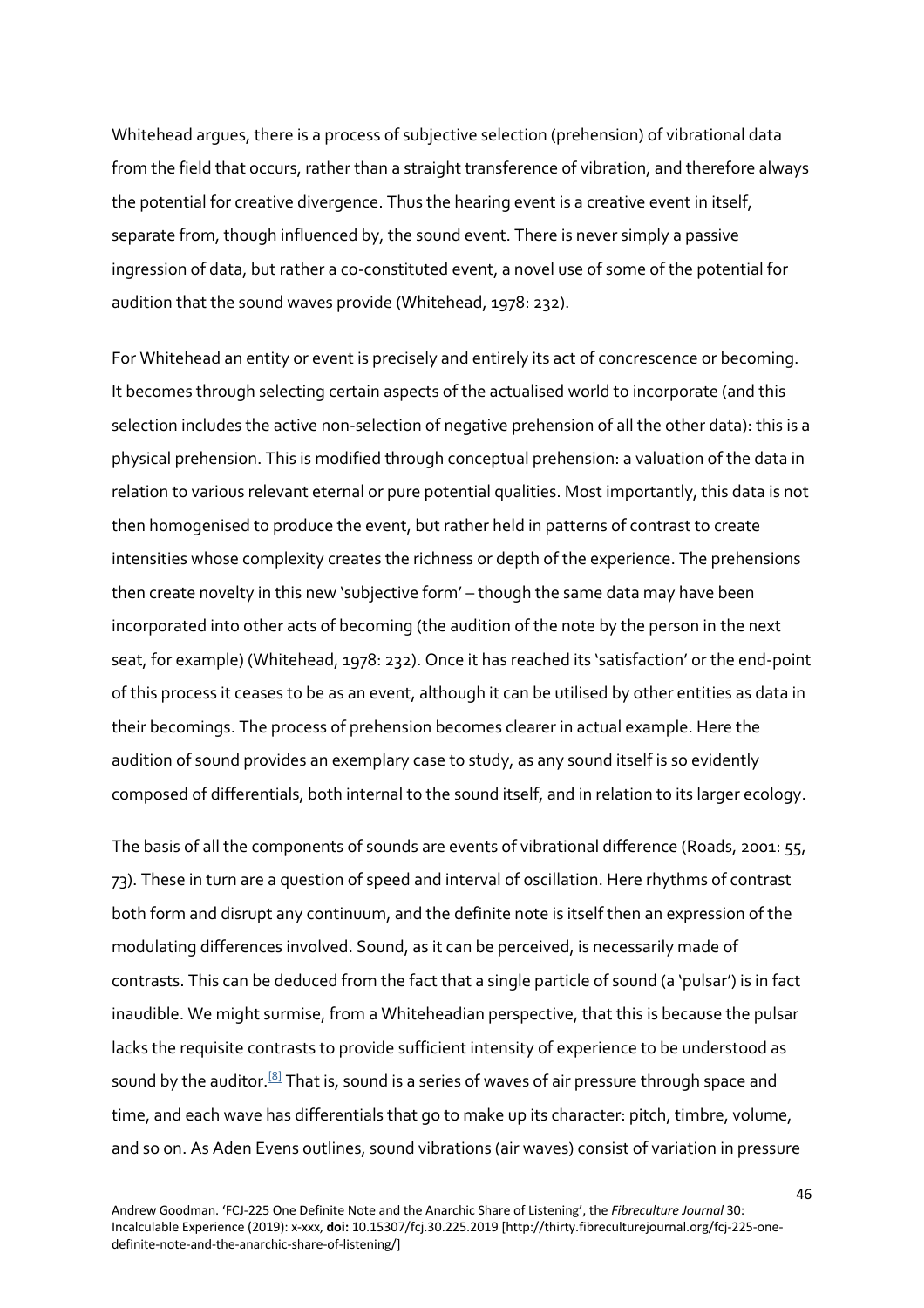over time – frequency, amplitude, phase, shape (each 'a motion, change over time') each being an aspect of this wave that has its own set of contrasts (2002: 171).

The seemingly simple aspects of Whitehead's one definite note of pitch and volume turn out not to be qualities of the note itself, but qualities of the prehensive activities of the audition. The amplitude of the wave event (perceived as the volume), for example, consists of the differential relationship between the peak and trough of the wave. The absolute height of the wave is perceptively meaningless except in comparison with the depth. In Whiteheadian terms we might postulate that it is the 'valuation' and 'patterning' of this felt peak in relation to the felt trough that begins to give the auditor a complex feeling of sufficient depth to constitute an event of perception.<sup>[9]</sup> Here, as Evens says, 'one does not hear the up and down, but a quality of a note, high or low' (2002: 171).<sup>[10]</sup> I say 'begins' to indicate, as I will discuss below, that the patterning is much more complex than this, both in terms of the number of physical feelings that will necessarily be involved and in terms of the 'eternal qualities' that might also work to qualify the prehension of the physical data.<sup>[11]</sup> This necessarily also involves temporal contrasts: the trough that is immediate in comparison to the peak that has just been or will be.<sup>[12]</sup> Thus the volume/amplitude is an expression of the note over time, as the act of audition must also be a prehensive act, grasping data over real time. The note is also necessarily an expression through space, since the wave has an actual length that travels the room at the fixed speed of sound. Through all this, that which is consciously perceived is 'a variable uncertain element which flickers uncertainly on the surface of experience' (Whitehead, 1967: 253).<sup>[13]</sup>

Similarly, the frequency of the wave is composed of the relationship between the one wave to the next (that is, the distance from one peak to the next or the number of cycles in a given time, expressed as Hertz). The prehension of these individual waves can only give the auditor the perception of pitch when the waves are held in relation to one another in the intensity of a contrast.<sup>[14]</sup> Sufficient intensity of contrast is needed in order for the event of pitch to be perceived in all its richness. If insufficient data is grasped to create this then the note will be either imperceptible in relation to the field of noise, or at least vague and indistinct and therefore less integral to the event of audition of which it will still form some part. (As a proviso to this, the note might also be distinct in perception by the very fact of its *absence* or lack of ingression: for example, a note missed in a familiar melody will be all the more apparent to the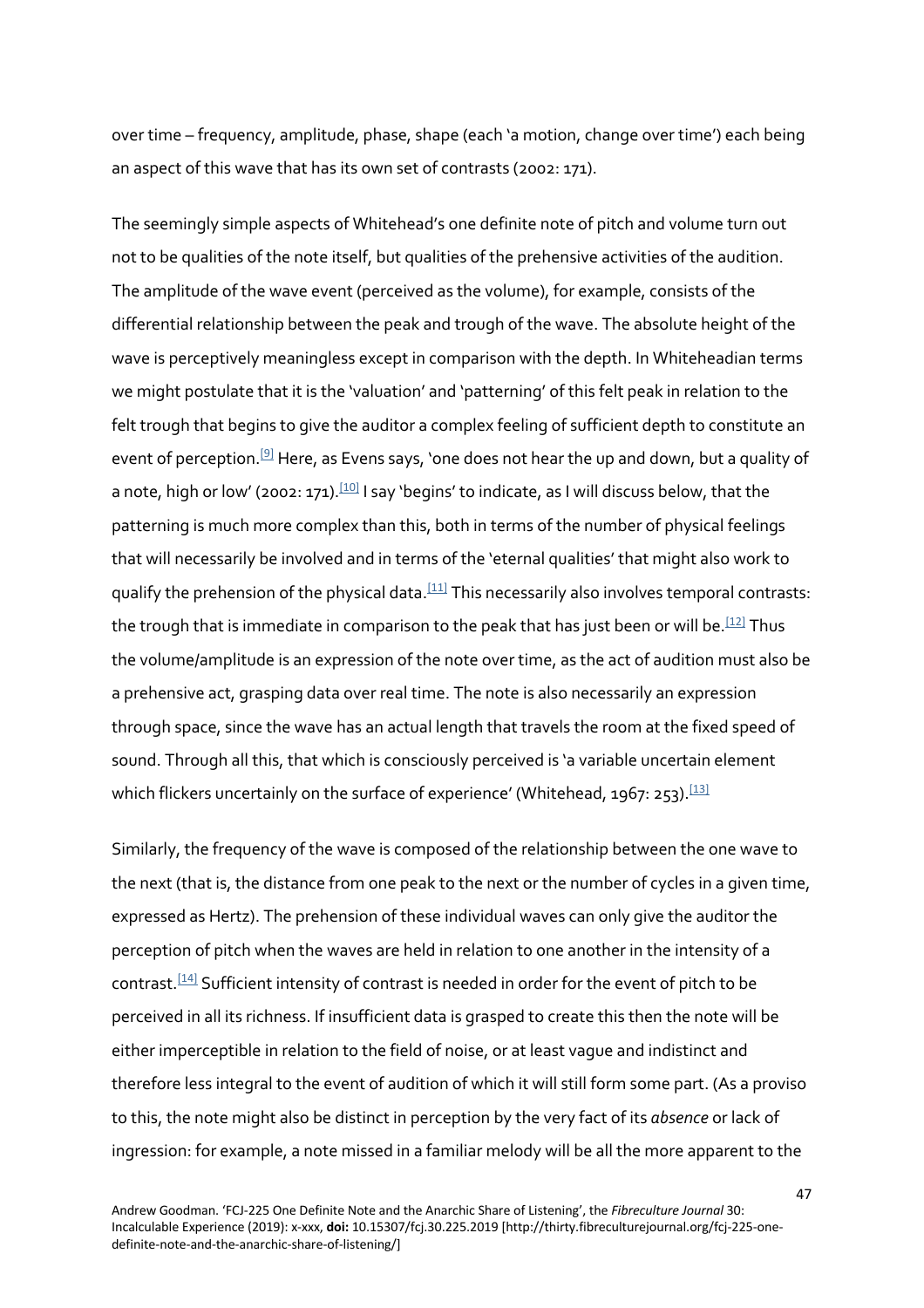listener singing along, or a melody that fails to resolve to the tonic will make this absence keenly felt to the trained ear.)

So far I have considered this definite note as if it were a sine wave composed of only one frequency and therefore existing as one pure tone.<sup>[15]</sup> Audio oscillators can generate such simple sounds (though this is clearly not what Whitehead has in mind in his example as he specifically mentions the presence of overtones).<sup>[16]</sup> However, as I will argue below, regardless of the source of the sound, there can never be any *perception* of a pure tone due to the diffractions in space that will inevitably complicate the initial wave. Before considering these extensive complications of our note, I want to briefly examine further intensive differentials that help to make up what would, in music, be termed the 'timbre'. Whitehead refers to this also in his outline of subjective form (1978: 234). The timbre or 'colour' of a note emanating from an instrument is the set of harmonics and overtones that give it its particular quality. This allows the auditor to very easily distinguish, for example, between the same pitch played on a clarinet and a saxophone, despite the general similarity in their mechanics.<sup>[17]</sup> The note consists of the fundamental tone and a 'selection of overtones' (Whitehead, 1978: 234) that distort the wave form and provide a more complex sound. For example, a common wave shape is a triangle wave.<sup>[18]</sup> Unlike a pure sine wave a triangle wave is additive, in that it adds to the base note a series of higher notes that colour the primary tone. A triangle wave consists of the fundamental note or tonic, plus the odd harmonics: the integers of the 3 $^{\mathsf{rd}}$  , 5  $^{\mathsf{th}}$  , 7  $^{\mathsf{th}}$  intervals and so on (plus to a lesser degree various overtones that are not part of the harmonic range and might therefore be negatively prehended or edited out by the auditor). The various higher waves generally diminish in volume the further they sit from the tonic.<sup>[19]</sup> The one note is therefore composed from its own intensive tonal contrasts. These contrasts are available as data to the auditor, prehended both individually (in the distinct overtones and harmonics that might be heard), and grasped collectively as the one note, so that the patterning of elements that constitute the note's concrescence can be incorporated into the experience of audition.

We must also include in this the non-audible range of overtones – 'unsounds' – that will distort the wave shape further and affect the audition despite not being prehended individually via the ears. These unsounds may have further effect on the note through the play of diffractions in the space (Roads, 2001: 33).[20] A vibration is of course only an unsound from a *subjective*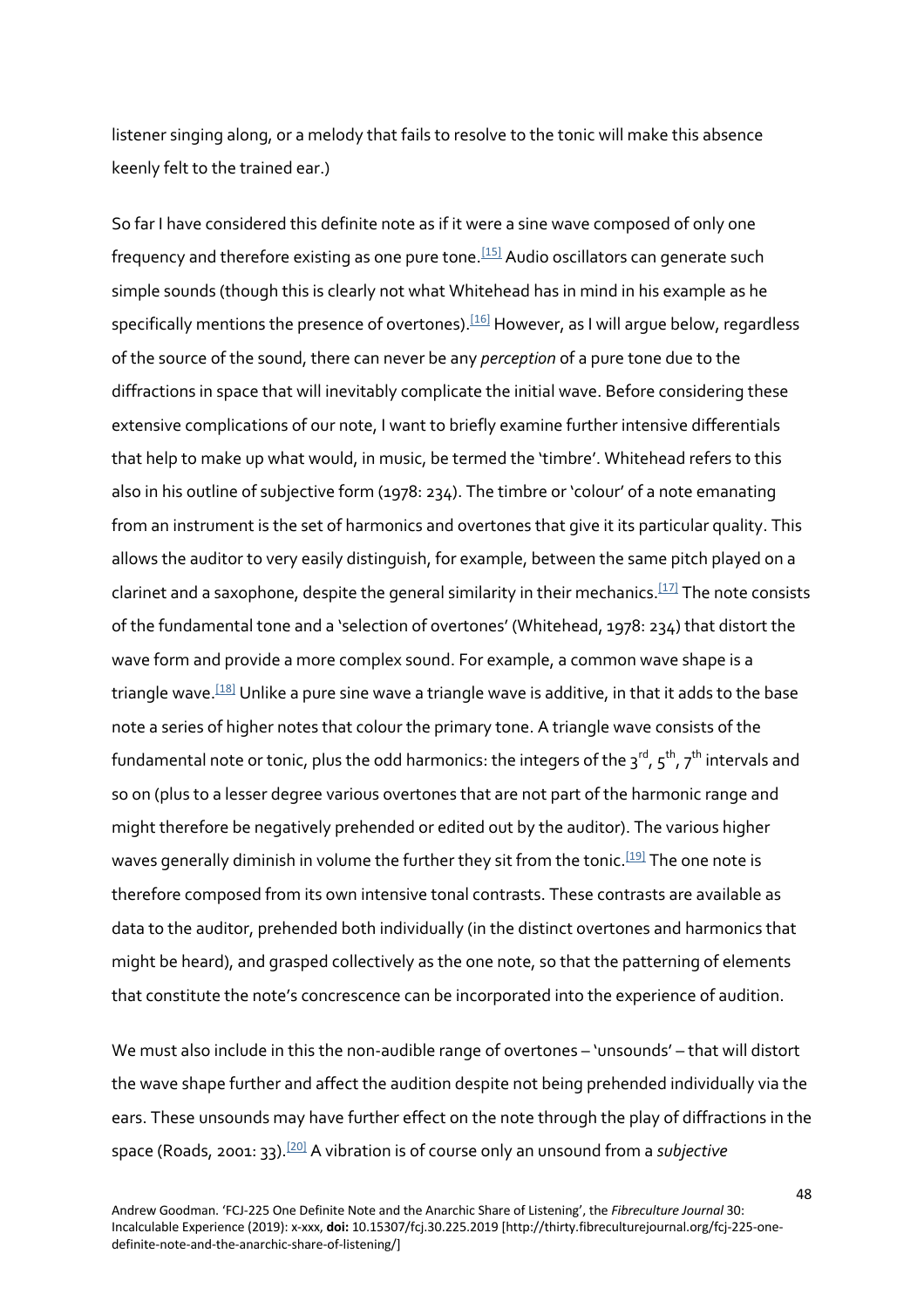*perspective* – a frequency that is unheard by a particular ear in that the frequency does not cause sympathetic vibration in the eardrum. Thus a vibration that is an unsound for the assumed-to-be human ears of the auditor may be vividly present to her companion dog, as it is the auditor who cuts and defines sound from unsound.

Even with the consideration of all these complications in the emergent qualities of the note, we have only just begun to delve into the physical contrasts that make up the experience of the audition. For one thing, we must consider that the sound wave is prehended in differential relation to the surrounding air pressure. Of course we do not 'hear' the surrounding air as such, yet the act of audition would be impossible without this contrast. This is the simplest of the note's extensive differentials and additions. Another is that the note reflects off the various surfaces of the space. It reflects and forms diffractive patterns with the original waves. This diffraction creates new wave patterns (as waves on the surface of water reflect and intermingle<sup>[21]</sup>). These wave patterns are themselves prehended, adding their contrasts whether distinct or vague – to the final, complex prehension of the note in audition. Other bodies and objects add to this gathering cacophony as they resonate in sympathy with certain tones and harmonics, amplifying and relaying or dampening aspects of the timbre, again to become their own events (held and patterned contrasts). These events are felt both in themselves and in relation to the note through the new differentials they produce. These must be prehended and added to the patterning of the note by the auditor (at the very least as noise to be backgrounded). Thus the one note, even if it originates as a pure sine wave, is a distinctly different being in every space in which it is emitted, though it may begin its life as ostensibly the same pitch, volume and duration.<sup>[22]</sup> In sum, there is no note that can be replayed or received in any passive sense. Each definite note must be remade anew in each act of audition in the concert hall, bedroom, headphones, computer and so on. With each act of audition the relation of the note to the universe is also reinvented.

If these aspects of the event seem inconsequential, we have only to think of the very distinct qualities of individual concert halls that amplify certain tones and muffle others, or the various accounts of the strangeness of sounds experienced in anechoic chambers.<sup>[23]</sup> As John Cage writes on his formative experience in one such chamber, despite the design he heard two sounds, one being the high-pitched sound of his nervous system, the other being the low sound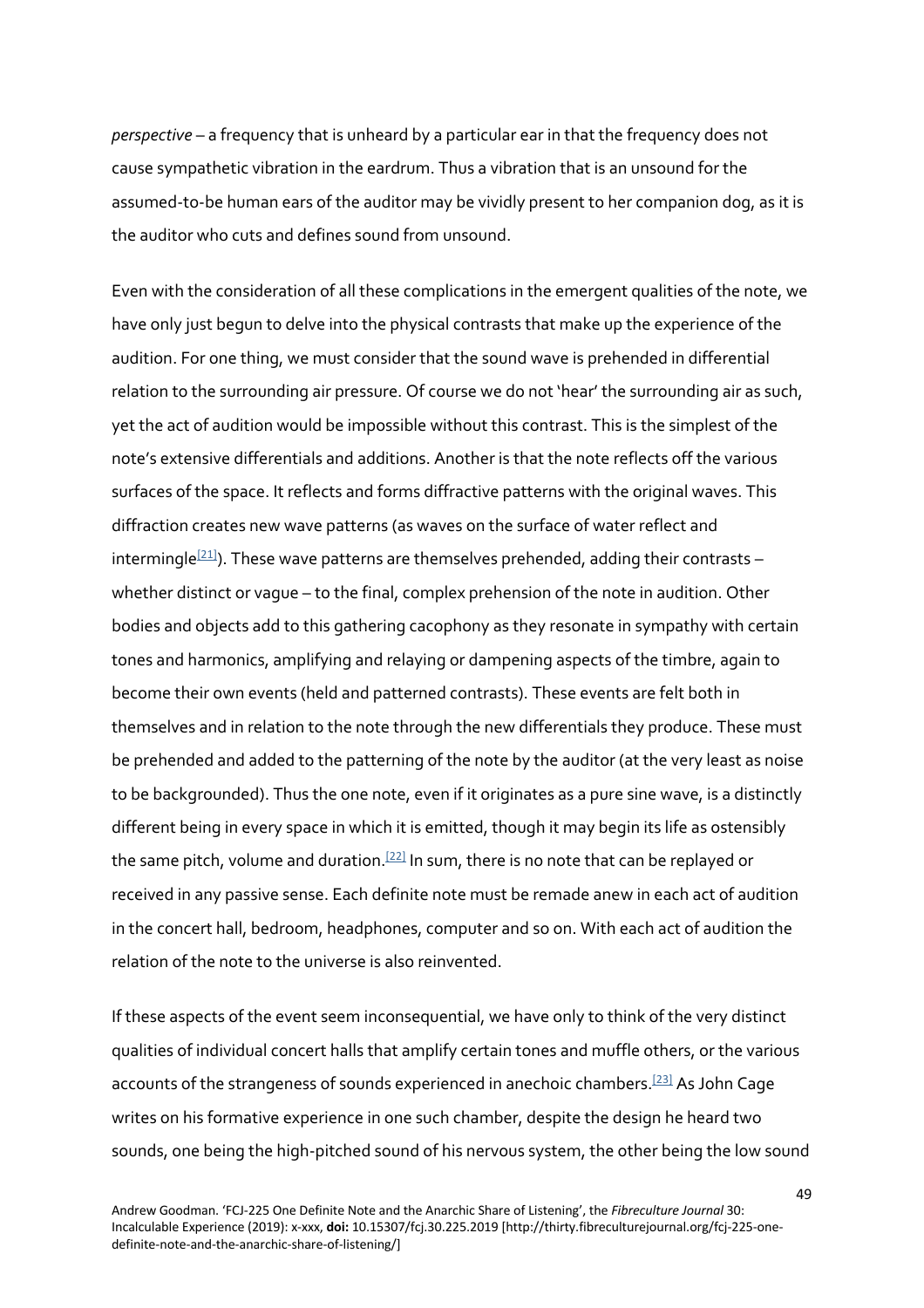of his blood circulating (1961: 115). We must therefore remember to include the very bodily presence of the auditor in our factoring of the audition. Rhythms of the pulse create syncopations with the frequency of the note, pitch intervals are created between the noise of the body and note, and the resonance chambers within the head and body not only amplify bodily sounds but vibrate subtly in sympathy with the external world, each body in its own particular manner.

Through this playing out of the resonances and diffractions, the whole space (including the presence of one's own body) is 'grasped systematically in this feeling' (Whitehead, 1978: 234). Included in this is an at least vague grasping of the spatial configurations, as the auditor's particular distance from any object or surface is an integral factor in the timing and order in which the various diffractions and resonances reach her. The particular orientation of the body creates contrasts between the timing of the sound waves reaching each ear and the tones that are more or less emphatic in prehension. As Isabelle Stengers warns though, this is not to say that the note establishes a simple relative relation between 'the "there" where it is emitted and the "here" of the percipient, a two term relation'. The sound has a 'sonorous quality' that cannot be fixed in such simple terms (2011: 85). The richness of the note, it must be emphasized, is not only in the actualized differentiations, but also lies qualitatively in the always-present *potential for further differentiation* across all these registers. It is this that keeps the event at the point of being other or more than what has already been actualised.

The complex patterning involved occurs firstly as the concrescent process of the initial production of the note, and secondly, as the independent process of patterning in the audition's grasp of elements from the former. The patterning that takes place during the event of audition is also able to distinguish the note from the surrounding noise and music, foregrounding the melodic note with clarity against the vagueness of the chord or triviality of the 'non-musical' sounds of the space and body – a subjective patterning of relevance (Jones, 1998: 38). Here perhaps the composer or trained musician is able to identify each tone and instrument clearly as well as the key (an eternal object or virtual quality) while the general audience is gripped more by the overall affective tone (though we all also involuntarily place importance on the accidental or bum note and the coughs and snores from the audience).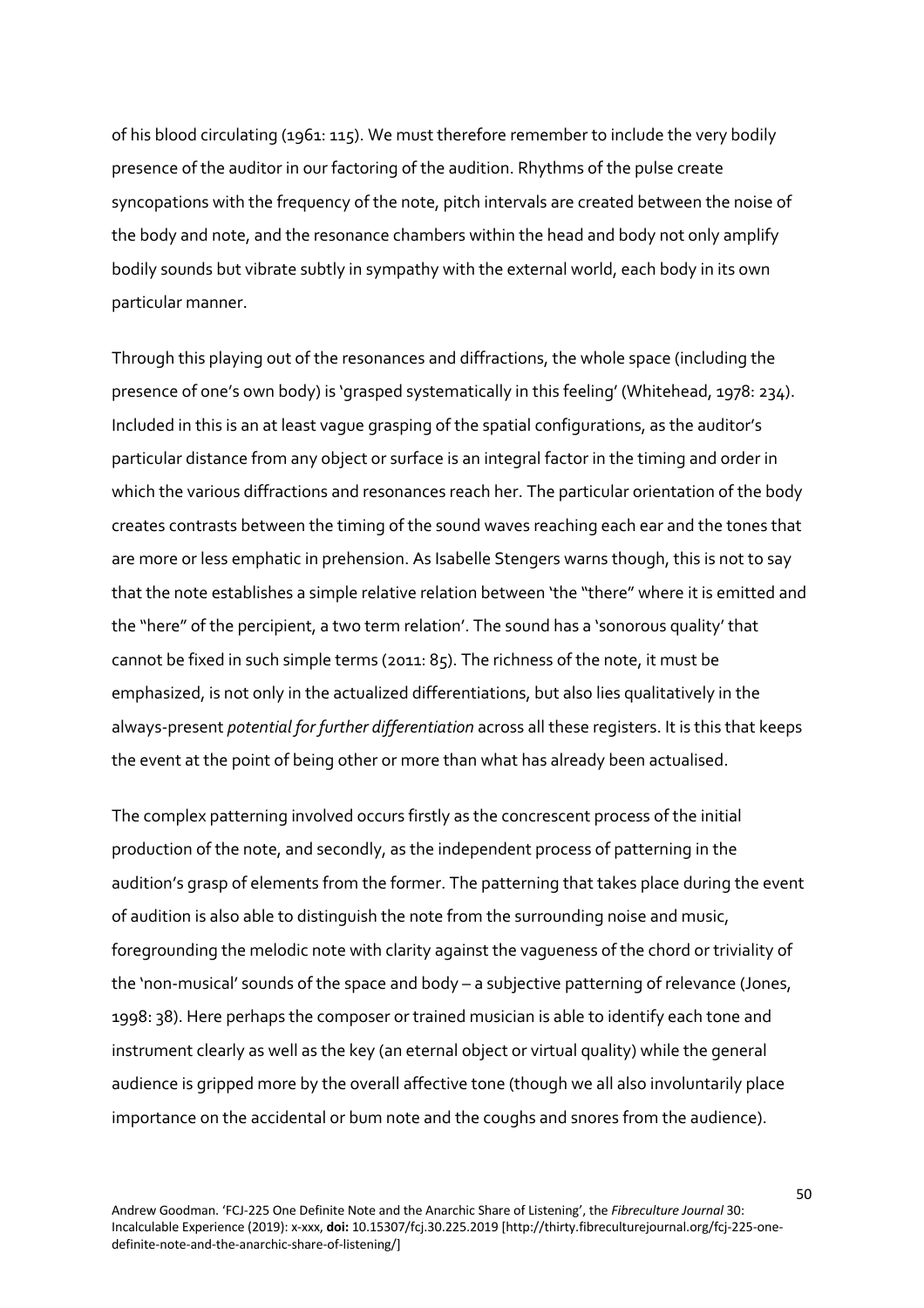There are of course many other more abstract (though still real) qualities that come into play for the auditor: cultural, historical, instinctual, emotional, and so on. This is true even if we narrow our auditor down to a human body and therefore ignore the myriad, if unknowable, affectual qualities that a particular sound might evoke for a dog with its supersensitive range of pitch and volume perception and hunter's sensibility, or a snake hearing through its whole body resonating with the vibrations of the surface on which it lies, to take two examples. A particular note or key has potential abstract qualities associated with it for the auditor – the melancholy of E flat, or the brightness and joy of A major, for example. Such qualities of melancholy or joy are, for Whitehead, examples of 'eternal objects': conceptual qualities that further qualify the 'bare audition' of the prehension of the physical qualities of the note (1978: 234).

In the incorporation of abstract qualities we hear not only the notes themselves, but also the absurdity and distaste of national anthems, the nostalgic joy of television theme music from one's childhood, the disappointment with this particular performance of a favourite song, and so on. All these provide a higher or more complex and nuanced synthesis of feeling. In the integration of such conceptual factors 'the audition gains complexity of subjective form' (Whitehead, 1978: 234), further qualifying the subjectively prehended qualities from the physical data to create the final pattern of emotional intensity.<sup>[24]</sup> In addition, as we may all have experienced, the pleasure in the musical event can be coloured not only by such abstract factors that are clearly related to the sounds themselves (our personal and cultural tastes and distastes, evolving as they may be and in themselves complex feelings with long histories), but also by incidental emotions and conceptual qualities: residual anxiety or happiness brought from the day's events; pleasure in the company of friends at the concert; expectations of the music and so on; and the feeling we have of these feelings affecting our mood and general reception of the sound. Each of these is in itself a complex feeling that is then felt through the audition to some degree. Thus again the experience of the ostensibly same note on several occasions must necessarily, by some degree, grasp different eternal qualities that colour and change the audition, whether this shift is subtle or vividly and consciously perceived.

Now on reflection we see that our note is *anarchic*. Its continued emergence through these complex inter- and extra-relationships that are not in themselves consciously registered are the very event itself. The one definite note, when examined, opens up to a whole universe of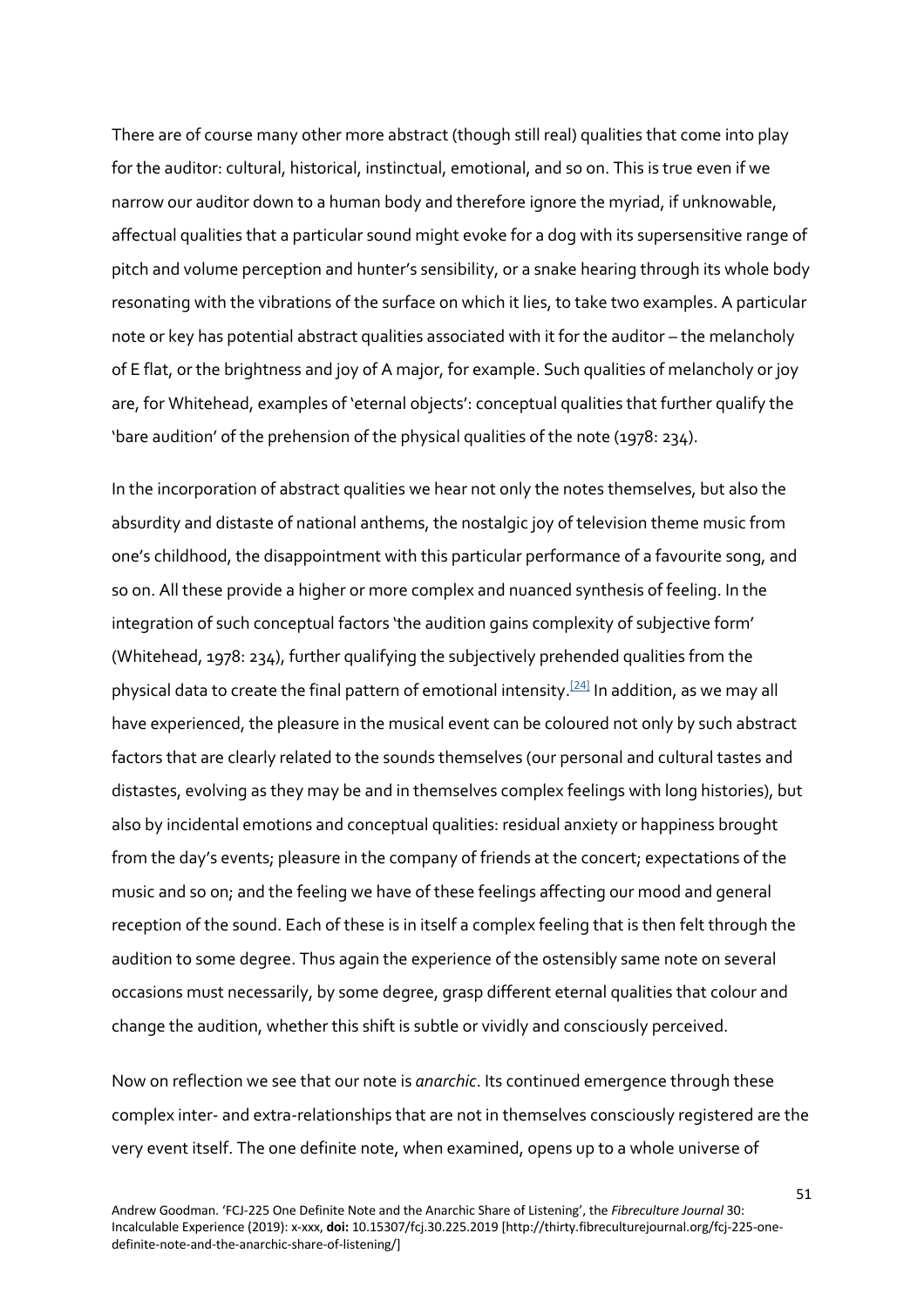relations felt by the auditor through prehension – whether directly, such as the resonance of a hard surface, or indirectly through prehension of the note's own patterning of intensive and extensive contrasts. This is not a static field from which to grasp data, but a lively, immanent network or ecology, from which neither the note nor the auditor can be separated.

If to archive is to preserve, to attempt to hold or freeze an event, then this is to discard or detach its potential activity, its anarchic share, the unrealised potential or un-individuated remainder that tendentialises or lures the 'now' towards the novelty of the future (Manning, 2016: 64). To archive is to quiet difference in-the-making, the very basis, I have argued, of the audition of the note. The act of audition is not exactly the *preservation* of difference that contrasts with the archive's collapsing of difference; rather it is the immanent construction of differentials (as an open set). That is, audition is the singular event through which the contrasts are patterned (or composed) as its becoming.

In positioning listening in this manner two things might become apparent. Firstly, the audition is actively composing from potential and actual data (a 'self-realising' act, as Whitehead states) (1978: 222). Secondly, this composition necessarily retains (and in fact builds on or reconstructs from its own subjective viewpoint) the differentials of the independent sound-event of the definite note. In this the act of audition draws on the 'anarchic share' of sound: that which cannot and need not be obviously perceived. Yet despite not necessarily rising to conscious perception, the anarchic share nevertheless provides the depth and richness of the experience to the audition of the note and is 'effervescently felt' through its traces (Manning, 2016: 64). This is qualitative and emergent – not to be categorised and contained. Its richness lies as much in the unactualized and the never-to-be actualised (at least at a perceptive level) potential differentiations that are necessarily part of the patterns of the data, and of the subjective form and emotional intensity that make up the experience.

### Adventures down the Anarchival rabbit hole

It would be a mistake to think of a wine jar, whether a modern bottle or ancient Greek jar as in Alvin Lucier's *SO YOU*, as an archive for the wine it holds, passively containing and preserving its contents. The jar or wine barrel is an active component in the fermentation process, as each container's particular shape, volume, mineral composition, ecological microclimate and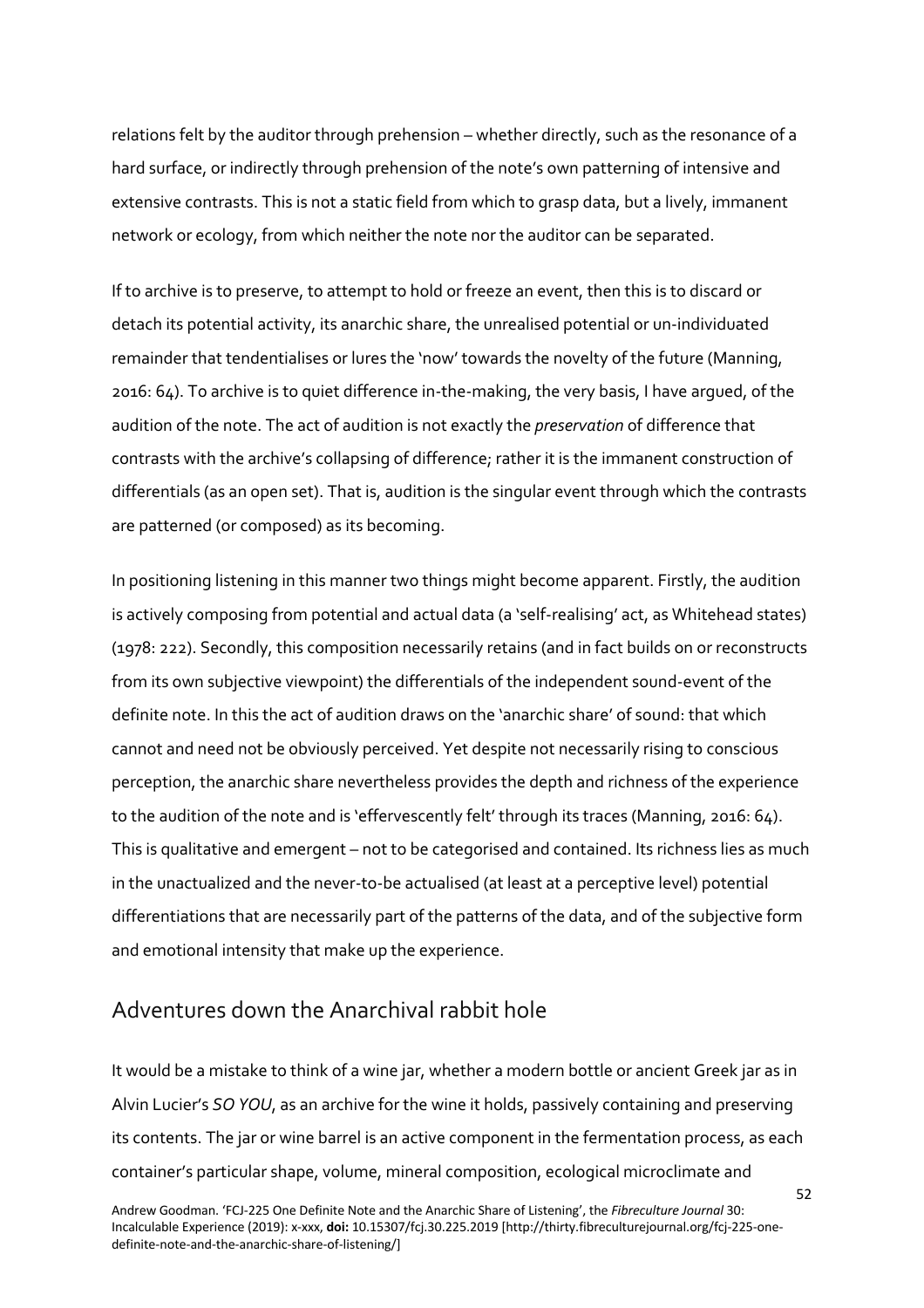position in the cellar differentiate it from its neighbouring containers. The wine maker is not an archivist who harbours a death drive, with a 'fear of the new' (Murphie, 2016: 54), but one whose mission is the bringing together of potentials of grape, terroir, yeasts (both introduced and those inevitably filling the air of the cellar) and barrel and jar or bottle. The act of winemaking is forward-looking, one of optimism for the potentials of all these elements to differentiate and produce a novel vintage. As such it is an adventure, an anarchival act that seeks to preserve vigour in the form of 'real contrast between what has been and what may be…beyond the safeties of the past' (Whitehead, 1967: 279). What is the archive if not this 'safety' of (and in) the past, a collection robbed of its adventure in that it is detached from its efficacy in the ongoing novelty of the world?

In *SO YOU*, a vocalist, cellist and clarinettist sustain 'long tones against descending and ascending electronically generated pure waves. As they do so audible beats are produced determined by the distances between the players' tones and those of the continually sweeping pure waves'.<sup>[25]</sup> My discussion of this work is, for the most part, focussed on the nine large amplified wine jars that were placed in front of these musicians within the performance space, as it is these elements that make evident to the audience the acoustic phenomena that are always present in music but usually subsumed by other aspects. These jars, I will argue, act independently as instruments, transducing and resonating with the played notes to produce a slowly building, eerie composition.

Lucier's score for *SO YOU*, we might say, is propositional for vibrational interaction and sympathetic resonance between the various styles and resonant proclivities of the instruments and 'the variability of actual spaces' (Kahn, 2013: 105). Michael Roth argues that in Lucier's oeuvre 'the actions of the performer serve more to expose the sonic phenomenon that is the central focus of the piece than to enact an expressive gesture' (in Collins et al., 2011: 10). Thus what are foregrounded in *SO YOU* are the inherent *expressive capacities* of all the various components. These components are always present in music, but are usually subsumed to a large extent by the conscious *performance* of expression by the musicians and composer (as opposed to an 'expressivity rather than self-expression' as Lucier describes his work in general) (in Harder & Rusche, 2013). In performances of this work it is made evident to all in the room that the jars' role is never only as listener or echo chamber but is instead as much that of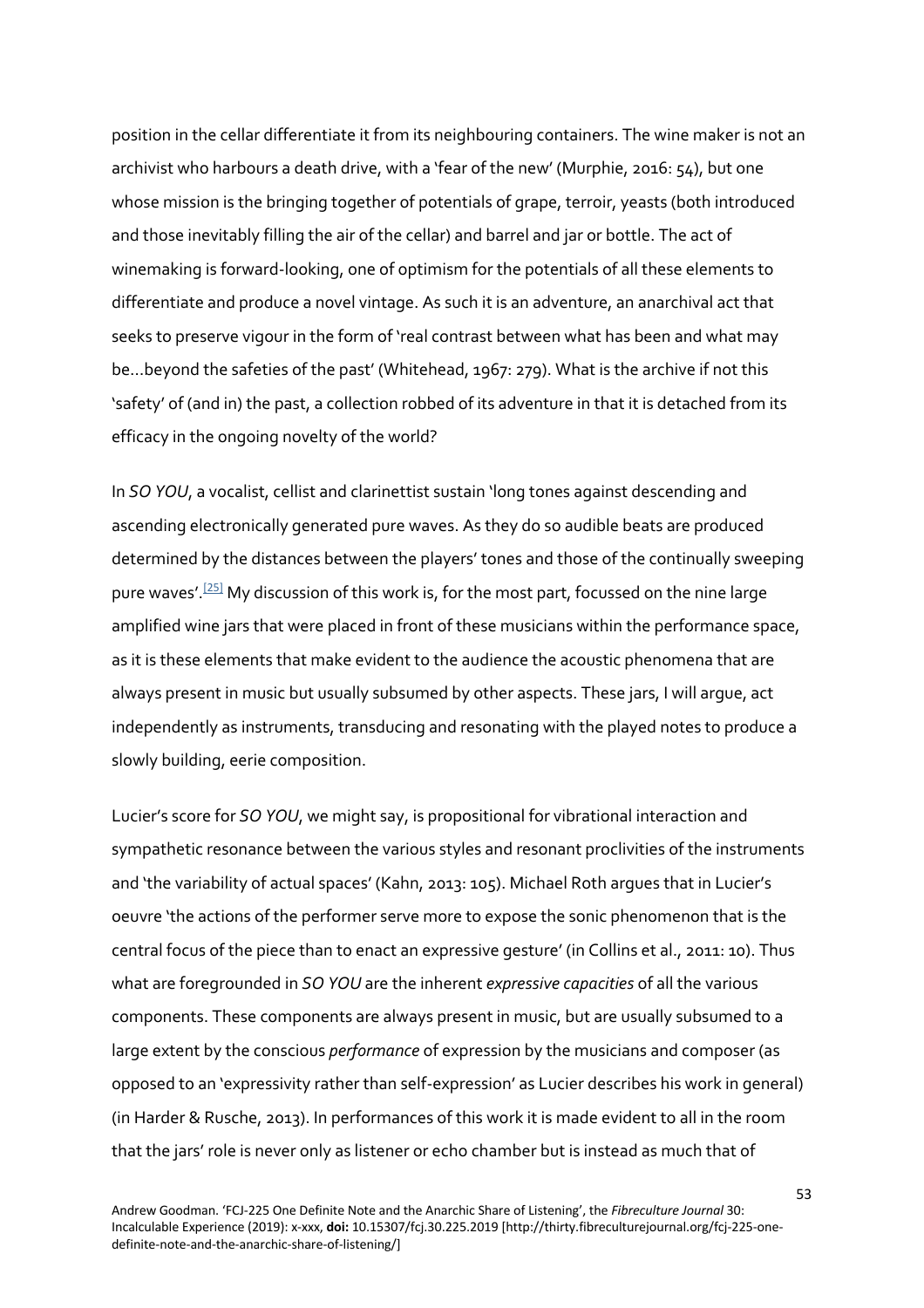composer-as-auditor. Here I want to propose – though perhaps it requires something of a leap of faith – that the jars might be thought of as decidedly non-human auditors as much as they are musicians, actively listening to and anarchiving the vibrations present in the room. The jars tell us that we should not suppose that audition is, in some senses at least, an activity reserved for human or even animal ears, even if that very small fraction of listening that is most literally conscious perception might be found only in the animal kingdom.<sup>[26]</sup>

Nor should we suppose that the instrument in the musician's hand or mouth is a mere conduit for the notes on the manuscript paper, delivering a clear message from composer to audience. In *SO YOU* for example, as each long note is played across the sweeping sine wave pattern, it creates an 'acoustic peaking' as the frequency of the instrument's note approaches that of a sine wave, and an event of beating vibration occurs (slowing as the two frequencies approach each other).<sup>[27]</sup> Perhaps we might think of this peaking as an example of the manner in which held contrasts, in Whitehead's sense, create a richness and depth to an event. These contrasts produce the tension between the frequencies of the waves – the *differentials* that were immanently produced – that could be prehended by the auditor. Through this holding of difference an event is composed independent from (though related to) the instrumental sounds.

These resonant vibrations create a third position, existing only as diffractive events or vibrational interference patterns in the duration of the performance. While the sine waves are pure notes without overtones (that is, they are sent into the world as such, though they of course bounce off surfaces and diffract, quickly losing such smoothness in the conversation with the spatial constraints), the same cannot be said of the notes from the clarinet, voice and cello (or of the notes emanating from the jars), which are rich in overtones. Thus we can suppose that, as each overtone goes on its own journey through space and time independent of the root note, it must also approach and retreat from the sweeping frequencies of the sine wave generator. Each overtone *anticipates* in its own, decidedly non-human manner, the creation of further beating vibrations. Here that complex timbre of the note that might be grasped as one by the auditor is again let loose, repotentialised in relation to new phenomena with which it may resonate. Such events of acoustic peaking are not mere echoes, but novel and anarchic: a 'tendency' perhaps within the composition on paper, but one that leaps beyond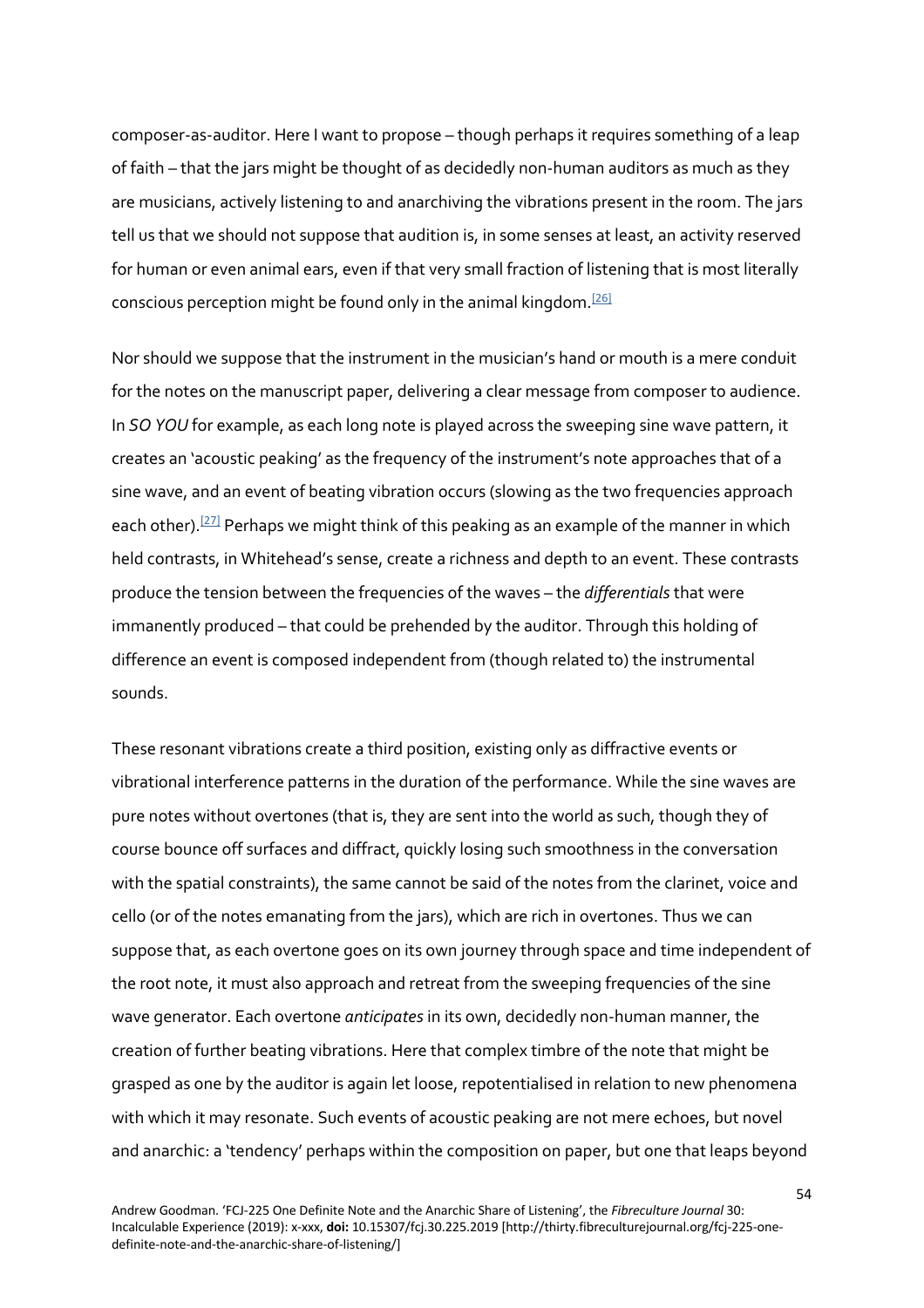the initial potentials and limit points of the notes and into a richness or depth of potential in conversation with the spatial elements of the actualisation. The 'integrity' of the note is not preserved (this preservation of integrity – origin-ality in its literal meaning – is what the archival urge would demand $^{[28]}$ ). Rather, such phenomena suggest an anarchiving that positions each event as novel while intertwined and relational.<sup>[29]</sup>

*SO YOU* explores and layers the particular tendential overtones of each resonating chamber (such as the clarinet barrel, cello neck and body, the body of the singer and chambers of the jars), all within the larger context of the tendencies of the room itself. The piece is a meditation on the active and differential relationship of these chambers to the emergent vibratory ecology.<sup>[30]</sup> Thus any performance of the work is necessarily an improvisation. This is not meant in the commonly understood sense of the word in a genre such as jazz, where melodies are improvised in a relatively controlled manner over a set chord sequence and musicians seek to create interest through dynamics, melody and rhythm. Rather, the composer and musicians set loose a series of soundwaves into the space, inviting these to resonate productively into novel events well beyond the initial structure provided by the composer.<sup>[31]</sup> In this, as Douglas Kahn writes of Lucier's general compositional aims, the motivation might be to 'let some air in' and to 'excite and experience whatever space [a] performance took place in' (2013: 101, 104).

In this respect, although the jars in this iteration of *SO YOU* are clearly *responsive* to or with sounds from the musicians, the sounds they generate are not a simple bouncing-off or passive return of a sound (an echo).<sup>[32]</sup> Instead, they can be seen as a grasping of certain frequencies that are subjectively useful in the generation of their own expressions. The jars also reject (negatively prehend) vibrations that are not useable.<sup>[33]</sup> The jars then create their own subjective contrasts: high and low points of new frequencies; new or remodeled overtones; local micro-climates of air pressure (eddies); internal and external diffractions further complicating the sounding of the room; and new rhythms of acoustic beating and syncopation. Here each jar perhaps can be thought of as a non-human eardrum: with capacities to vibrate in sympathy with certain qualities of sound events whilst remaining unmoved by other vibrations (a negative prehension, in Whitehead's terms). That is, firstly, each jar subjectively selects which vibrations to respond to (to include reference to in its own corporeal becoming). Secondly, in Whitehead's schema we must insist that such responses are never simply the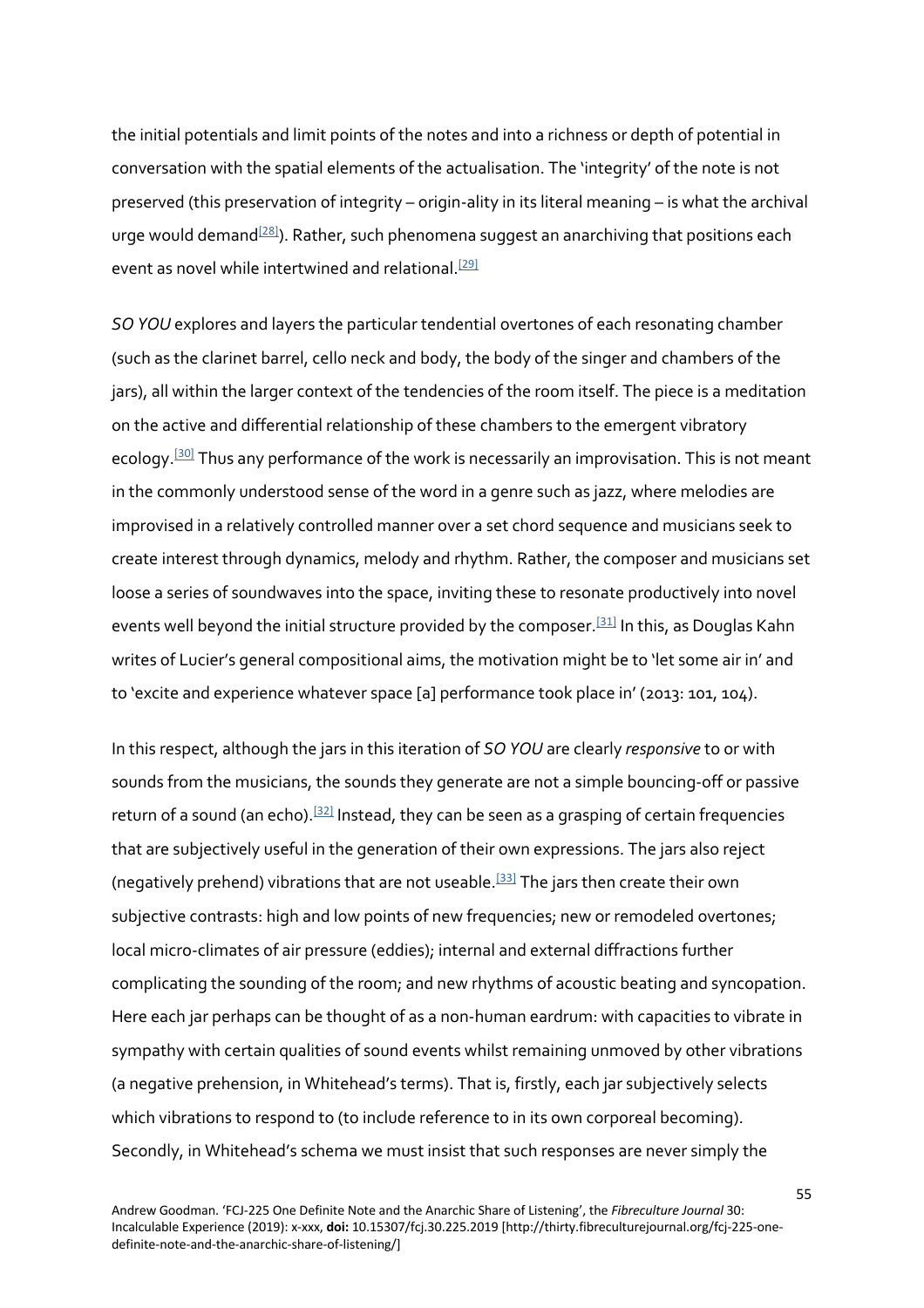incorporation of the original note. Rather, each jar composes its own complex performance within a relational field of potential.

Thus there is an audition of the data available to each jar as well. A positive and negative (but essentially *active*) selection, valuation and patterning remake the vibrational material of the original note into new events of sounding. Here the different auditions of the various jars in *SO YOU* depend of course on the complex physical prehensions relative to a jar's exact shape and thickness, spatial relationship to other instruments, position in relation to the length and amplitude of each sine wave as they traversed the space, and so on. Through such physical prehensions of vibratory material each jar not only grasps or auditions a subjective relation to the histories and complexities of its physical situation, but also *expresses* the differentials or contrasts of such grasping through its own subjectively orientated composition of relational vibration. Such expressions of final, definite patterns consist also of the mediation of the physical data through eternal qualities with which each jar engaged – qualities of shapes (roundness, tallness), pitch (harmony, disharmony, key), surface (smoothness, roughness) and so on. And, while the wine jars do not of course prehend such factors in any sentient manner, the qualities of their making (shape, size, chemical composition, colours, textures and so on, plus the particular preferences and physical traits of the potter), are always present. Also present is the history of their journey through cultures (from utilitarian object to precious artefact). Their vibrations are therefore a nexus or point of relational connection for many cultural, historical and personal qualities that lead to their individuation in the room as resonators, their expressions loaded with an emotional intensity that provides a richness grasped in audition.

The jars therefore, while carrying traces or ghosts of their many material and cultural pasts, are active, lively participants in the events. They reach into the future and potentialise vibrations rather than archive the sounds through an echoing. Thus, while *SO YOU* is listed as being for three musicians, oscillating sine waves and nine jars, in reality the jars deserve to be recognised as decidedly non-human musicians in their own right: active makers of the piece as much as the clarinet, voice and cello. The sine waves too are integral to the immanent composing that occurs. While perhaps we might say that composer Alvin Lucier shows a particular courage in embracing the musicianship of the wine jars. Such courage might be present in any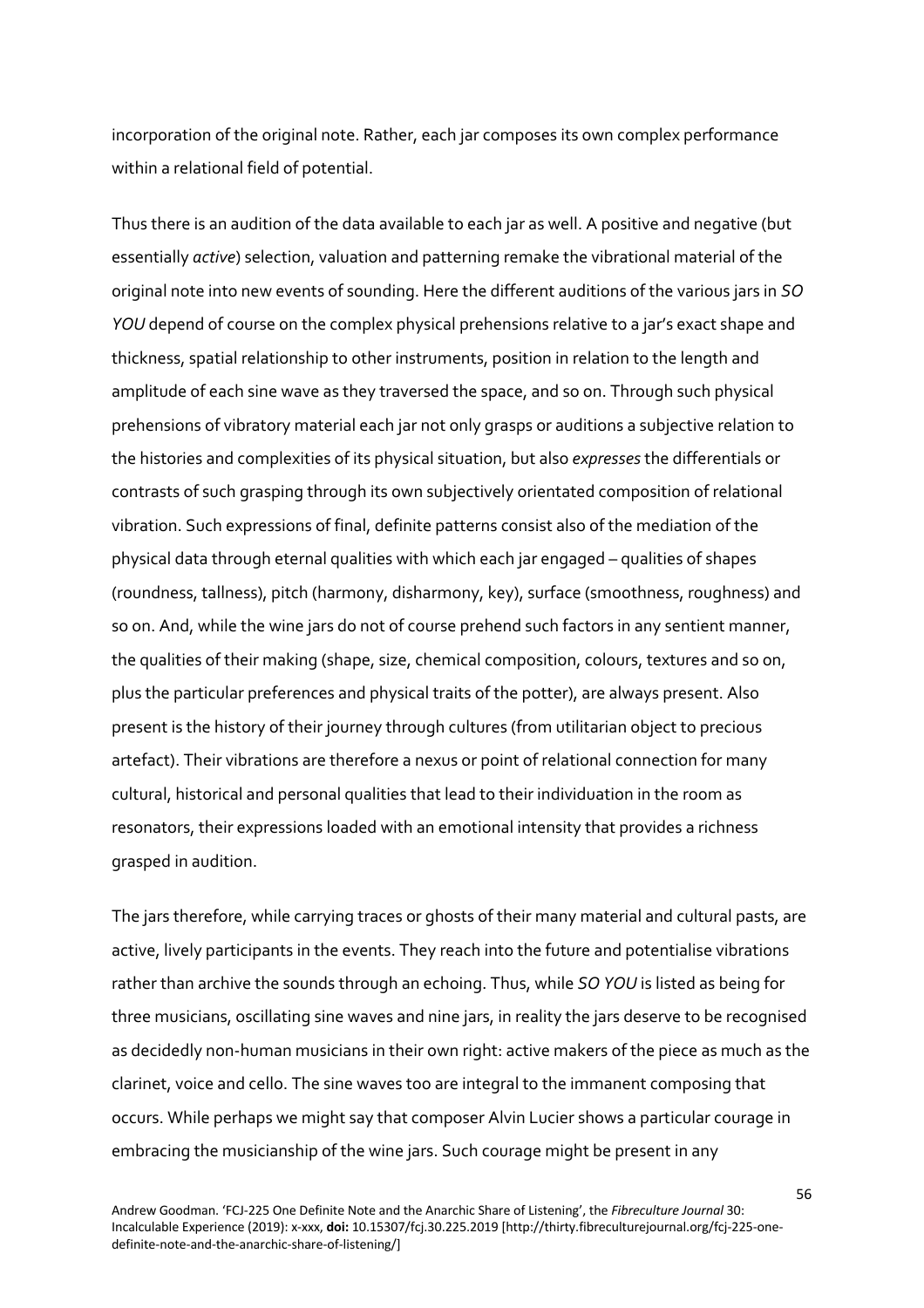composition or performance that embraces the anarchic acts of audition and follows them, rather than seeking to dampen them. In this *SO YOU* begins to make felt *qualitatively* – as a 'liveliness' (Lucier in Harder & Rusche ) – some of the complexity of the event that necessarily reaches beyond conscious perception and charges the event with potential, along with the impossibility of archival preservation of any note.

Any conception of an archiving of a note assumes, firstly, that there is 'a' note that can be archived, that can be managed and reproduced. Secondly, it assumes that the character of the archivist is not integral to the distinction and collection of that note. By character I mean here not just the taste in collecting, though this must be a factor, but all the particularities of bodying, thought, spatiality, and expressive capacities. Thirdly, the concept of archiving ignores the fact that what is being archived has, in Whitehead's terms, ceased to be, having reached the termination of its concrescence or 'satisfaction'. The note must therefore always be re-created. If perhaps the note does continue to exist, it is in the form of its inclusion as data into other events, which grasp and pattern aspects of the note in order to achieve their own becoming. Thus the note 'lives on' in the world as a component of the immanent coming together of other perspectives. In this thinking the original note is a lure, seed or invitation for other events of diffraction, resonance and audition (though again these events are concurrent with the note's differentiations). The note's ungraspable-in-their-entirety excesses charge the air with anarchic potential. Each audition is a subjectively composed topology of some of those potentials in a particular pattern as required to realise the reinvention of the original note from another's perspective.

Where is the vividness and/or the subtlety in the preserved and fixed notion of the archived note? If it is not lost then surely it is muted – robbed of a richness that is not necessarily heard in the note itself but that saturates the field as potential for future differentiation: an unheard share for and of the future. As Cox states, music – as in the case of *SO YOU* – perhaps here begins to make 'audible the dynamic, differential, discordant flux of becoming that precedes and exceeds empirical individuals' (2011: 153). It is in this sense that music is not a series of messages or sound bytes that float in the ether waiting to be received, but the propositional potential for audition that is entwined with the potential of the auditor, as the two co-compose. Thus for audition to be an adventure into listening and, I would argue, to be an anarchival act,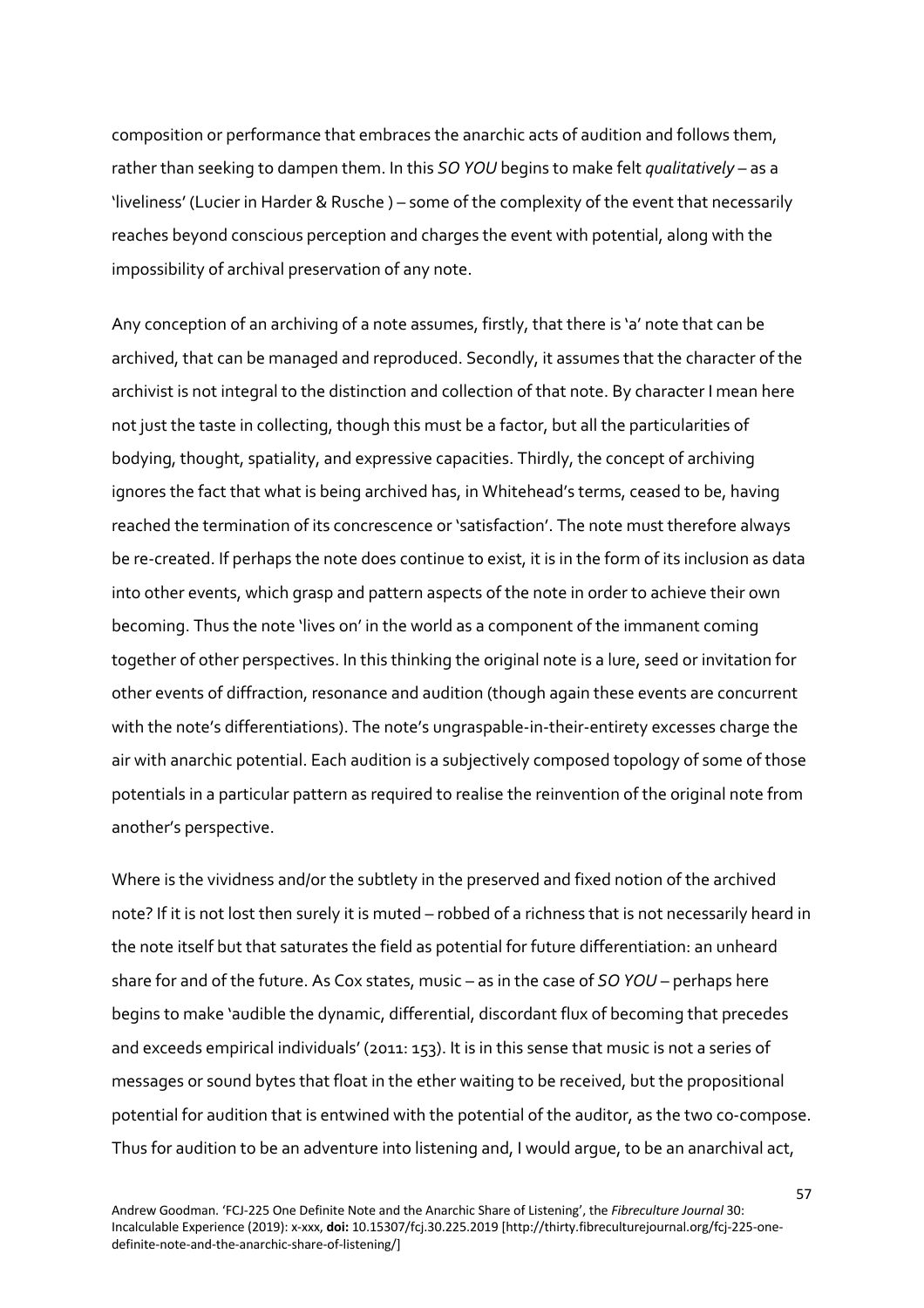the 'vigour' of potential in the immediate present must be maintained. This is the anarchic share in the form of 'real contrast between what has been and what may be…beyond the safeties of the past' (Whitehead, 1967: 279.<sup>[34]</sup> What is the archive if not this 'safety' of (and in) the past, a collection robbed of its adventure in that it is detached from its efficacy in the ongoing novelty or differentiation of the world? The simple audition is an act of anarchiving in that it selects from a complex history and reactivates some of the data within new events. It is an adventure into the unknown, into novelty that cannot be contained within any concept of an archive.

#### Inconclusion: Anarchic Beauty

And yet despite all this activity, difference and complexity that I have just begun to explore, audition comes to us as one, in an instant, as 'one complex feeling'. This is indeed, as Whitehead has said of the note in question, 'definite'. In *SO YOU* I hear distinctly and recognise the high reedy sound of the third register 'D' on the clarinet and then the same note on the cello, even as I also feel their difference. Like a thought, this note is not there one second and then luminously present the next, an event in and of itself, and this is its beauty. It is resonant not only within but in emergence *with* all of the field of its individuation, bringing forth a qualitative richness of the ghostly whispers of this noise-field as pure feeling of intensity. Here

*the enjoyment of a composition (is) derived from the interconnectedness of its factors. There is one whole arising from the interplay of many details. The importance arises from the vivid grasp of the interdependence of the one and the many. (Whitehead, 1968: 60)*

This is a sense of 'beauty', but not merely beauty in a minor form – that is, 'the absence of painful clash, the absence of vulgarity' (Whitehead, 1967: 252). Instead this might subscribe to what Whitehead terms 'major beauty'. This involves new 'conformal intensities of feeling' – where the parts contribute to a vital whole and the whole contributes to the 'intensity of feeling of the parts'. Here beauty is the perfection of the subjective form in detail and the final synthesis (Whitehead, 1967: 252). In this definition of beauty, music is perhaps freed from its loaded cultural connotations of certain styles of composition, a freedom that becomes evident in the beats of the acoustic peaking and spatial resonance that complicate *SO YOU*. This beauty and freedom are potentially there as much in the crackle of a John Lomax field recording, the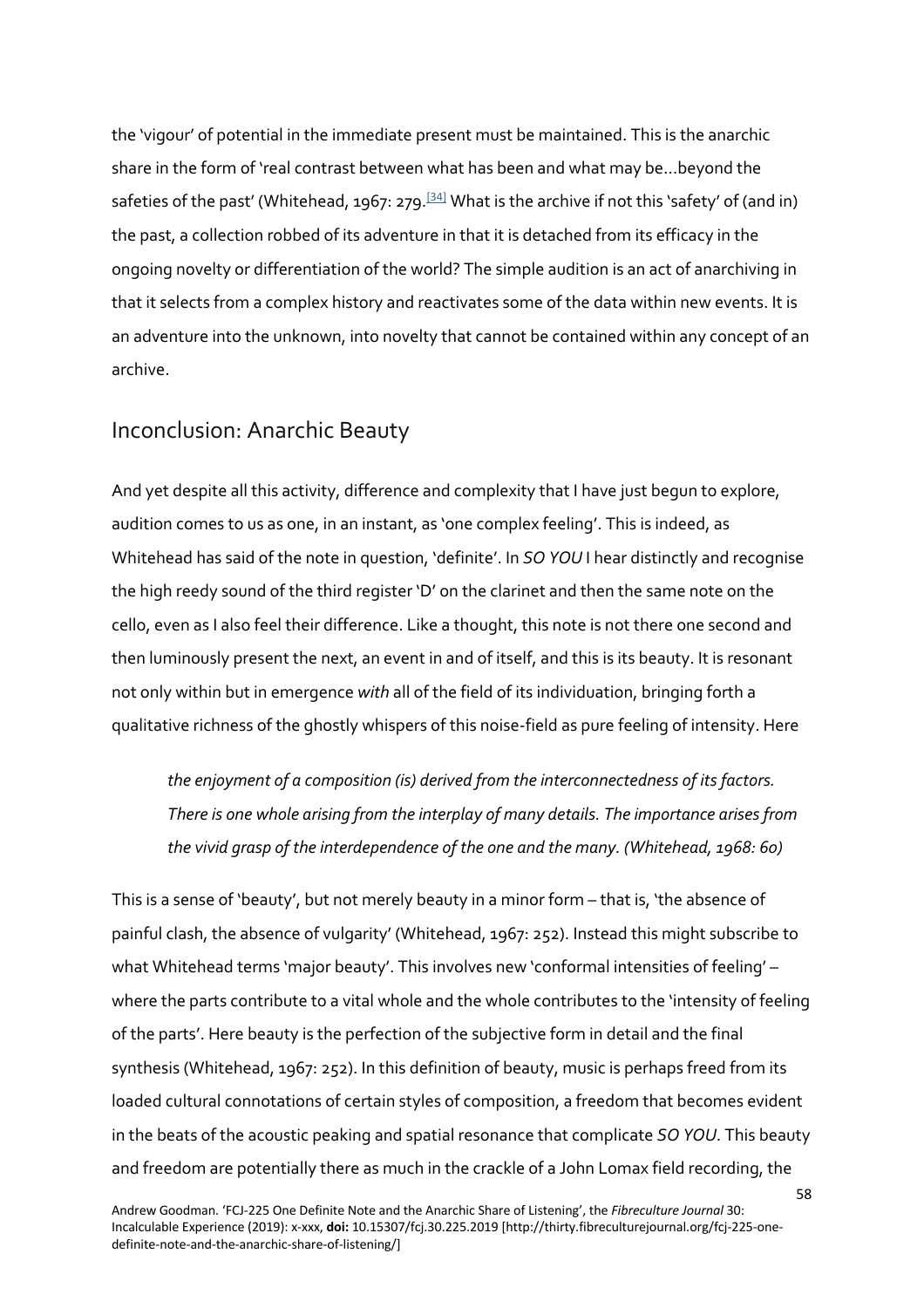fuzz of a Stooges song or the strain and discord of a Morton Feldman sound cloud as in a Beethoven string quartet. All these are resonant with the histories of instruments, recording technologies and ad-hoc studios and rich social and sonic histories, alongside the many layers of wave vibrations with their potential contrasts that deny there necessarily being any simplicity in a three-chord song. The perfection of 'harmony' of beauty that Whitehead writes of is in the potential complexity of the contrasts that can be sustained in an event and not in the erasure of novel and difficult frequencies and resonances that produces only the anodyne experience of the archival.

There is no beauty, in Whitehead's terms, in the archive, in the sorting and separating and *recognition* that remains resolutely at a conscious level – in the stilling of a thing's emergent relationship to its world. That is, the intensity – composed of these held contrasts – is lost or at least reduced in the archive, as it is in the simple sine wave whose frequency and amplitude is not (yet) coloured by its engagement with the complexity and variety of the world, but sits alien and lost on its own. How can we tune in to the anarchic share that is the beauty of the note, without, as Erin Manning says, capturing it in its entirety? (2016: 64). How do we allow these values to express and ingress without seeking to define them (for if we capture or over-define do we not archive)? This is the question that Lucier's compositional incursions insistently pose. It is a complex and unfolding question that finds its partial and subjective answer in the audition of his work, by both human and non-human auditor alike. It is perhaps a larger ethical question too, of how to live in a manner to maximise the expressivity of each event. The singular voice that, if it is not quietened too quickly, might reach beyond the habitual and historical to make a brave leap into novelty.

The definite note is resonant with the whole universe (with each sound a *contrast* within a universe of sound that carries with it the whole history of sound as 'cosmic vibration') (Evens, 2002: 177). Indeed, the sound waves of the big bang can still be identified reverberating throughout the universe in waves many kilometres in length. Thus audition is itself an ecological act, tapping into this web of relation in order to create: to individuate as a singular event. Here, as Whitehead points out, we must also consider that not only does the auditor compose the perceived sound; the act of listening also composes the auditor, who 'would not be the auditor he (sic) is apart from this feeling of his' (1978: 234). If we consider this listening as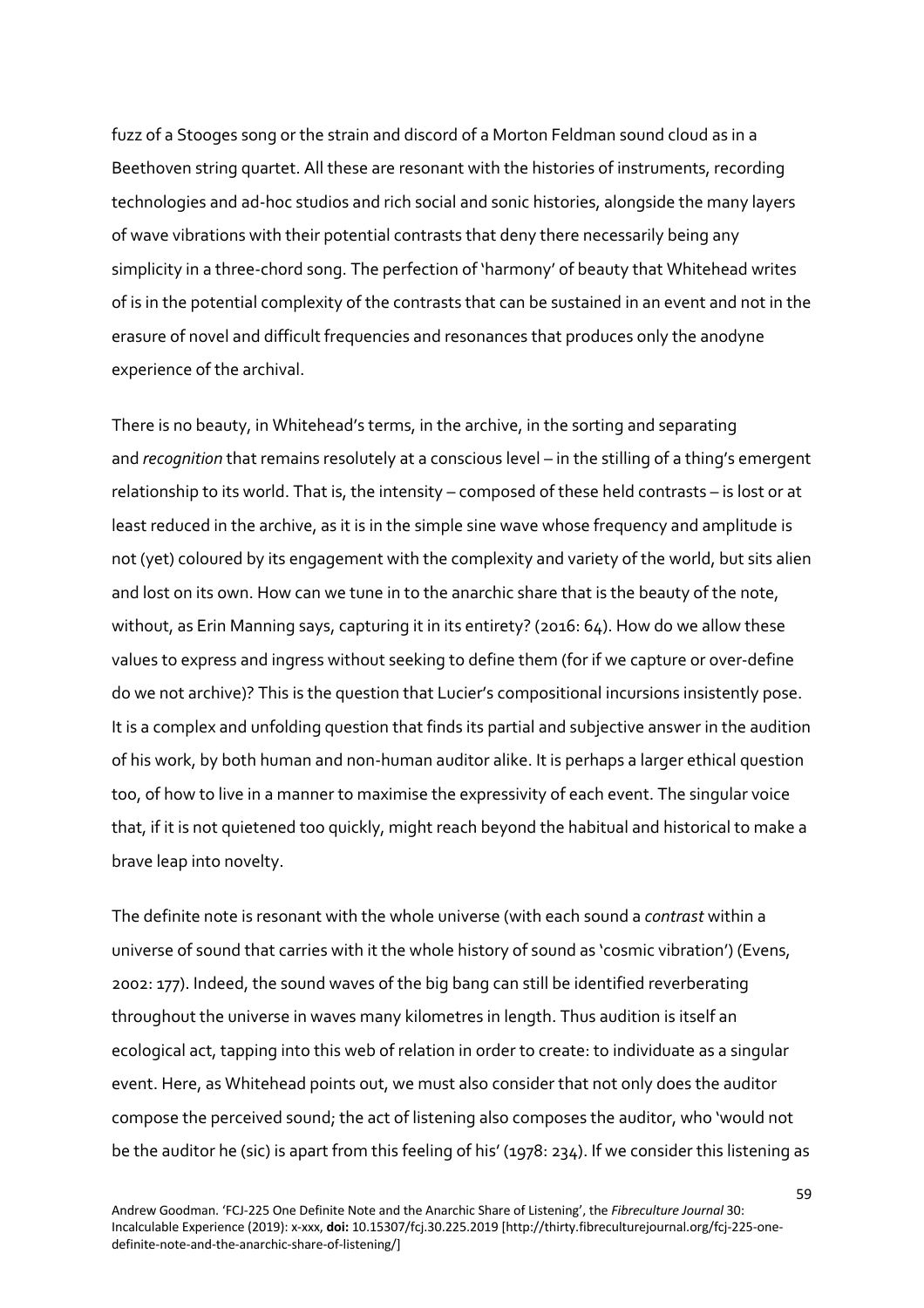an anarchiving, might we not then propose that as the anarchivist reactivates the archival note through listening, the anarchival note reactivates the archivist? That is, what the audition might offer is a chance to reconnect with the anarchic share not only of the note, but of ourselves: a sense of our own continuing individuation that is self-motivated but entangled with these vibratory events. Here the ancient jars not only audition and compose, but are, from the subjective position of the vibrations in the air, remade through these acts (made to 'live in space' and time) (Lucier & Simon: 100). They become anew in a held tension with their long histories and myriad potentials as the two mutually or collectively individuate, creating new beauty through this increase in complexity and potential complexity that folds and layers in the 'lively behaviour' (Lucier in Harder & Rusche) of the anarchive.

## Biographical Note

Andrew Goodman is a visual artist with an interest in ecology, science fiction and participatory practices. He teaches studio practice and art theory at Latrobe University. He writes on the intersection between process philosophy, ecological science and art practice, and his book *Gathering Ecologies: Thinking Beyond Interactivity* was published by Open Humanities Press in 2018

#### Notes

[1] My purpose here is somewhat tangential to Whitehead's discussion. The example is used by Whitehead to illustrate the intertwined factors of the subjective form, that of the qualitative pattern and the pattern of intensive quality (1978: 233).

[2] 'Subjectivity' and 'contrast' are complex terms that are key to Whitehead's philosophy. In Whitehead's use of the terms their meanings sit somewhat outside of their more general use. Whitehead points out that in his process based philosophy 'the subject emerges from the world' rather than situating the world as that which 'emerges from a subject' (1978: 88). The 'subject' is simply the unity emergent from the entity or event's own processes of becoming (1978: 233) – a subjective perspective on data grasped from the actual and virtual planes. This unity is not, however, one of homogenization, but of a series of 'contrasts' productively held in differential tension. The term 'relations' might more commonly be used, but Whitehead explains that relations are a higher order and are 'abstractions from contrasts' (1978: 228). The depth of complexity of an entity is 'subjective' since it is *from the particular perspective* of the entity that contrasting elements are brought into relation. This is, Judith Jones says, 'intensity' that compresses differences into a subjective unity (1998: 157).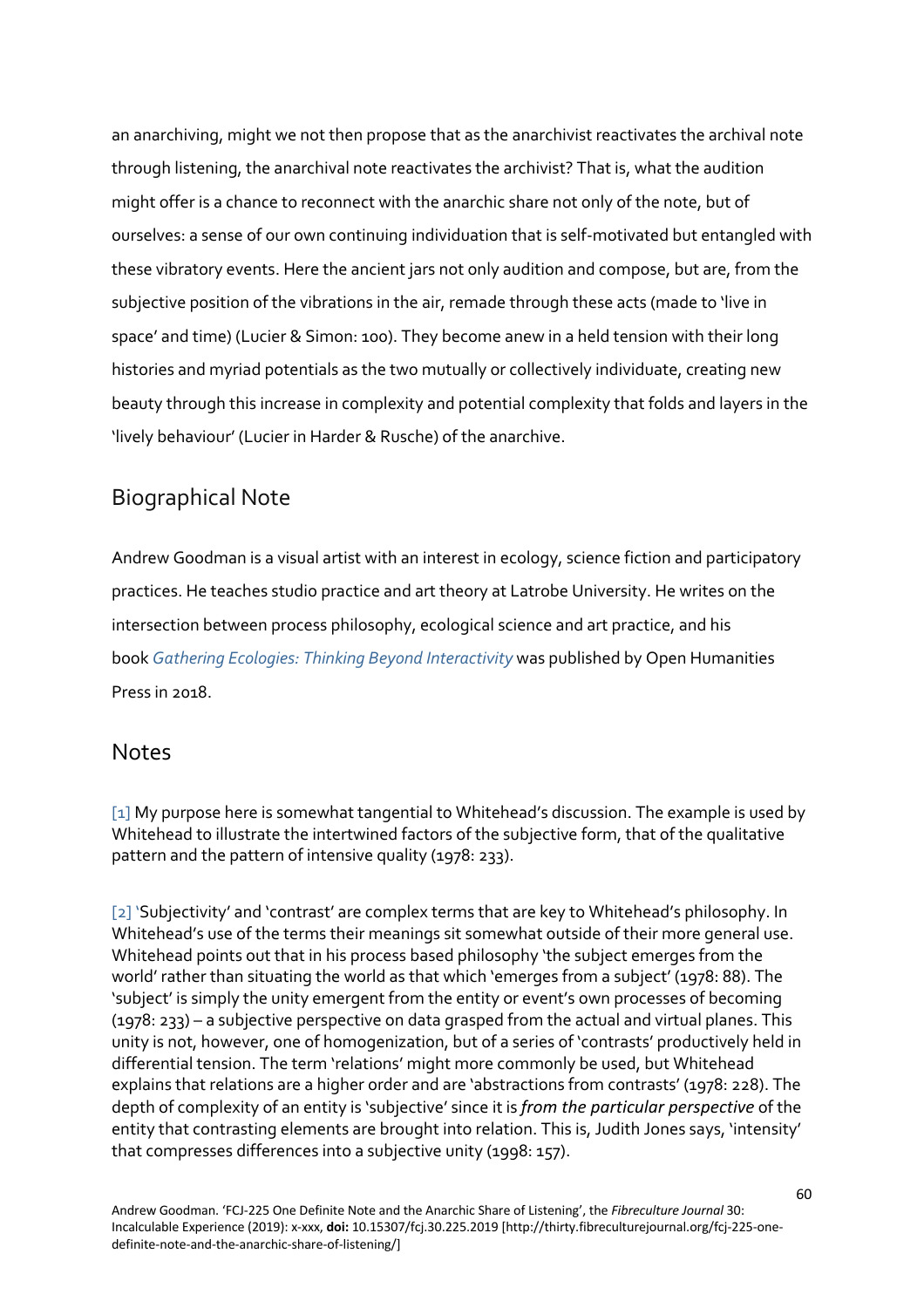[3] In Whitehead's philosophy strictly speaking there are no 'secondary' events: every event is an act of the creation of novelty.

[4] A 'society' in Whitehead's terms is a series of closely related events. What we conventionally think of as a stable object would, for Whitehead, be better termed a society of micro events, with the seeming stability of the object over time due to the fact that the events share common conditions of becoming or feelings and therefore have a tendency to repeat similar patterns or concrescence.

 $[5]$  Nor should we mistake sounds for or conflate them with their sources. As Cox argues, sounds are not bound to their sources, but are distinct 'individuals', although in reality they are less individuals than emergent collectivities (2011: 156).

[6] Performed 23/6.17 at the Odion, Athens. See the documenta 14 website: https://www.documenta14.de/en/calendar/17031/so-you-hermes-orpheuseurydice-

[7] In a similar vein, see, for example, J.J. Gibson's work to correct this fallacy in regard to the perception of vision (Gibson, 1986).

[8] See Roads on the pulsar (2001: 138). This is not to say that bodies cannot feel the pulsar affectively, as there is still a contrast between the pulsar event and the surrounding air pressure (Roads, 2001: 33) On unsounds, see also Goodman (2010).

[9] 'Valuation' determines how an eternal object ingresses into the physical feeling. That is, it is 'qualitative, determining how the eternal object is to be utilised'. It is 'also intensive, determining what importance that utilisation is to assume' (Whitehead, 1978: 241). 'Patterning' is the particular synthesis of contrasts performed by the entity in its act of becoming (ibid: 115).

[10] See also Bergson on the felt quality of pitch (1998: 46).

[11] Eternal qualities or 'eternal objects' are indefinite qualities that become specific in their actualization in an entity. Simple examples of this include colours and numbers, which are indefinite qualities (the number six, the colour blue), but become specific when applied to qualify objects (six blue notes).

[12] See Whitehead, 2014: II: 4.

[13] To understand this system or prehension as consistent with the seemingly constant modulation through space and time that is a soundwave, it is necessary to accept Whitehead's contention that each event is atomic. That is, the constant modulation is a series or 'society' of events that, in sharing similar conditions of emergence (relationships to key data and similar priorities in valuation of this data), obtain a consistency that might be mistaken for endurance.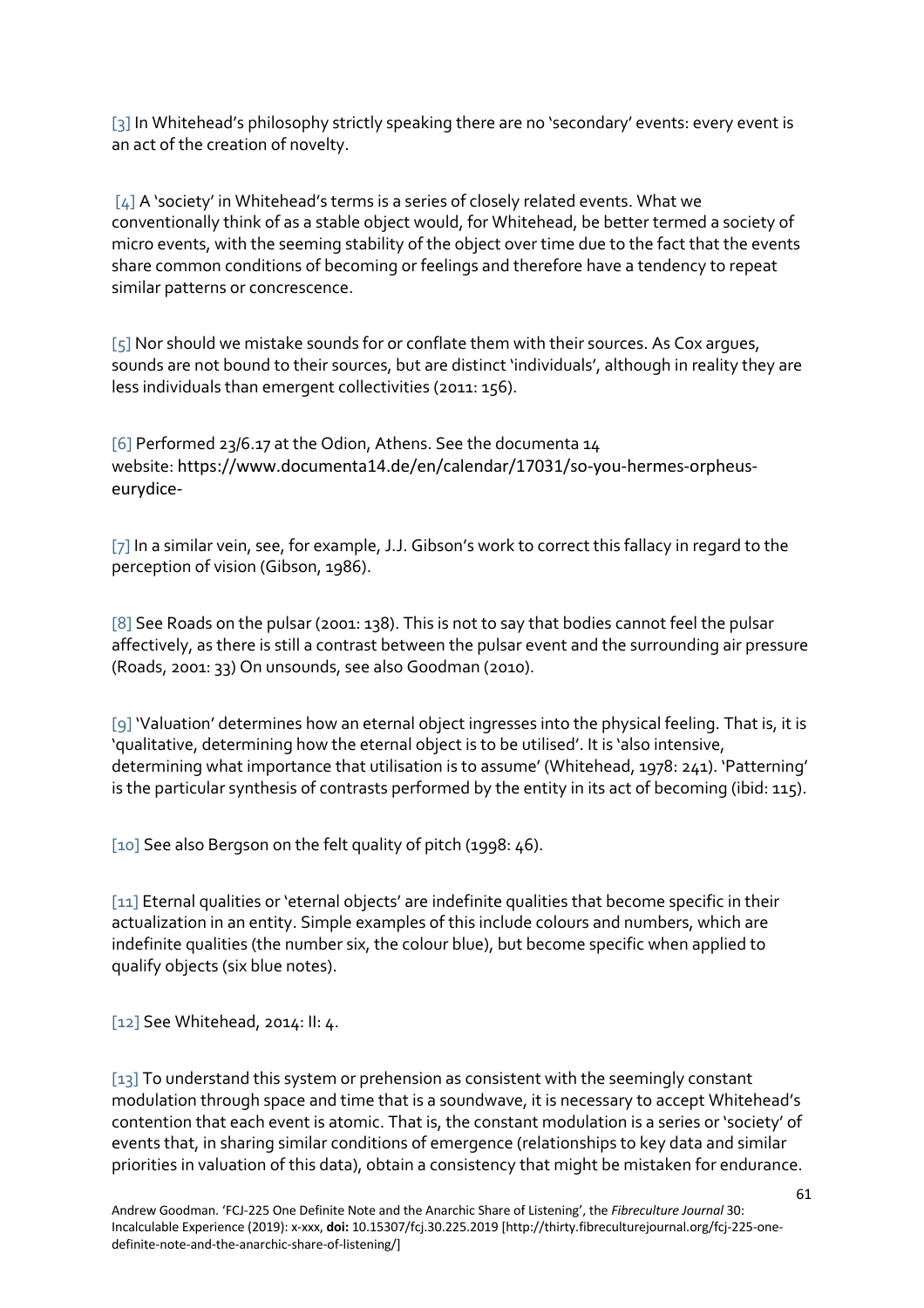In the complex feeling that is the audition, each aspect of this event is also able to maintain its own singularity, as the differences in these prehensions are not collapsed or resolved but remain as problematic and productive (of further difference or novelty in the world).

[14] This perception of pitch also involves, to some extent, the prehension of the amplitude of the waves. To be perceived as a distinct pitch the waves need to maintain a similar frequency. One might surmise that this must be maintained for enough time for sufficient data to be grasped to provide the necessary contrasts.

[15] In sound, a sine wave is the 'purest' sound – a single tone with a sinusoidal waveform. That is, it consists of one single frequency without added harmonics.

[16] Though it should be noted that such oscillators had in fact been invented in the Nineteenth Century.

[17] The clarinet owes at least part of its distinction in timbre from the saxophone to its cylindrical bore that reflects the waves generated so that they travel four times through the barrel. In the conical bore of the saxophone the wave is reflected only once and is therefore only doubled (Anon, n.d.). The clarinet has different overtones present to the saxophone, evident in that when the register key is used (eliminating the fundamental) the clarinet jumps an octave and a fifth due to its weak even overtones, whereas the saxophone with its dominant even overtones jumps an exact octave (Wolf, n.d.).

It is worth noting that not only is there a distinct difference between the timbre of different categories of instruments, but that there is a very distinct character to each clarinet, dependent on the qualities of the material used. The sound qualities will be affected by the density, age and patina of the wood, the age and thickness of the pads, and of the thickness and density of the reed chosen, for example. These qualities are also in conversation with the particular qualities of the musician, such as their embouchure (which is composed of the particular arrangement of muscles and their fitness to maintain pressure, the thickness of the lips and the air pressure that lungs and diaphragm exert). Similarly, the note sounded on the cello has a particular relationship to the singular gesture of the arm and shoulder of the cellist. Various instruments *and* musicians therefore develop a distinct sound – warmer, brighter or softer and so on than their colleagues.

[18] Other non-sinusoidal sound wave forms include square waves (also composed of harmonics of odd integers), and sawtooth waves (which are composed of both odd and even harmonic integers). The shapes that give these waves their names are related to the characteristic pulsation of the amplitude of the waveform that each type of wave has.

[19] These overtones do not necessarily last the same amount of time as the fundamental wave and they may fade or develop throughout the wave cycle. Again, this is part of the character of notes from a particular instrument.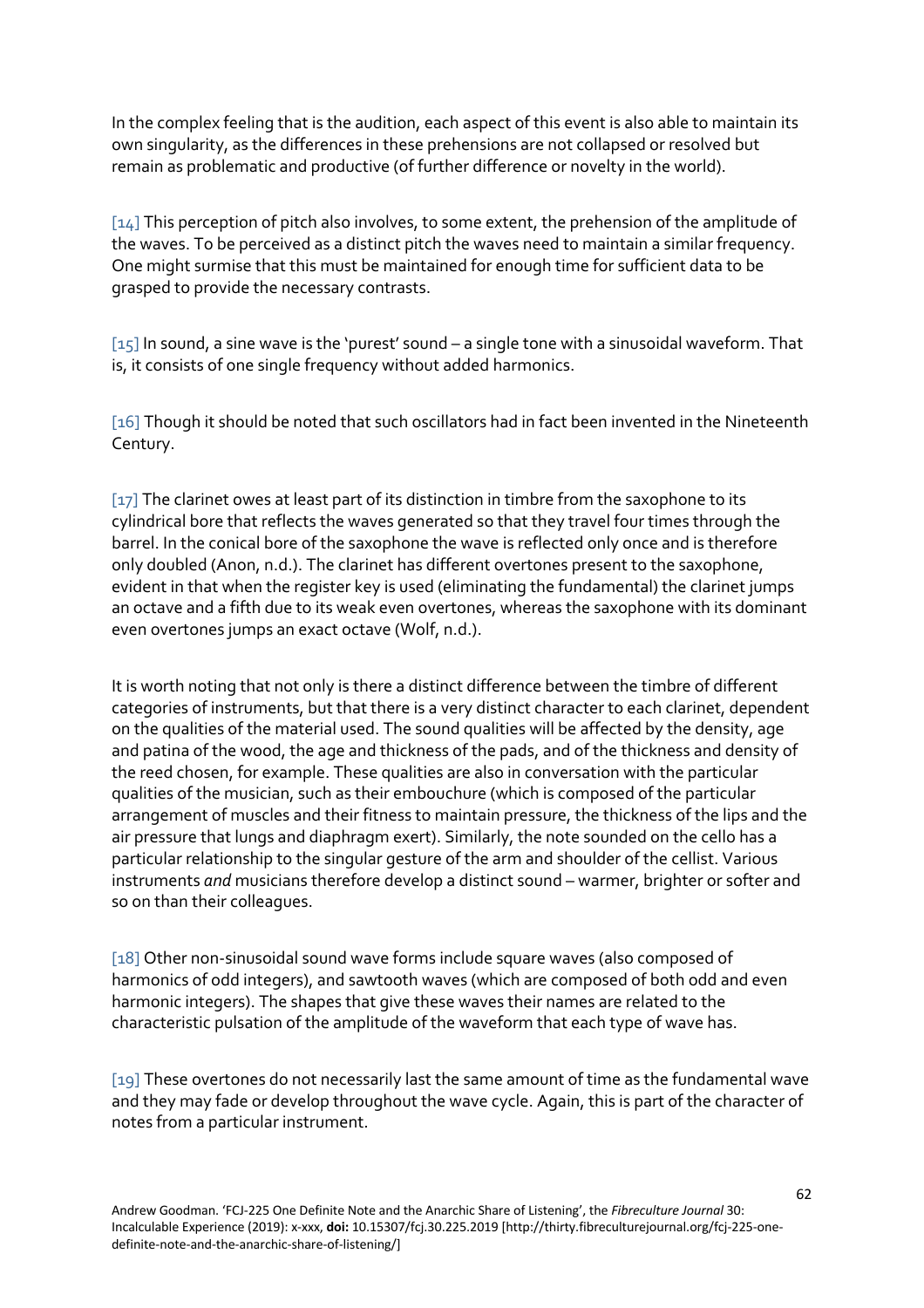[20] Which is not to say that such 'unsounds' are not prehended by the body. See Roads (2001); Goodman (2010).

[21] Diffraction is defined as the ways in which wayes combine when they meet to create additional waves. For a clear discussion of diffraction see Barad (2007: 71-94).

[22] Although the note is in this sense a spatial event, it should not be thought of as a 'property' of the space (Whitehead, 1964: 149-50)

[23] The manner in which a space emphasizes certain tones while muffling others is the subject of Lucier's most famous work, *I Am Sitting in a Room* (1969), in which the repeated rerecording and replaying of the simple statement "I am sitting in a room" disintegrates, becoming less comprehensible as the words involved as, over time, certain tones disappear while others resonate more and more wildly.

[24] As with the division and layering of the physical prehensions of the note, these conceptual qualities are vastly complex and nuanced, though unlike the physical prehensions that must logically touch the whole history of the universe either positively or negatively through some degree of remove, only selected eternal objects need be incorporated into the experience.

[25] *documenta 14* website: https://www.documenta14.de/en/calendar/17031/so-youhermes-orpheus-eurydice-

[26] On the role of consciousness in feeling see Whitehead (1978, 241-243).

[27] Such beating is only audible when the two frequencies are close – usually less than a semitone. This is useful when attempting to tune two strings together: as the notes approach perfect tuning the beating slows audibly, disappearing as perfect tuning is achieved.

[28] That is, originality demands faithfulness to the original source untainted by further iteration or interaction.

[29] Here one might say that Edison's first momentous recording of a sneeze is not that sneeze but an event in its own right. The viewer of the film, though they experience the sneeze through the mediation of the filmic event's prehension of the soundwaves and light of the sneeze, does not catch the cold, though they may connect the event with past or future illness. It would be absurd to think that one could preserve this activity of the sneeze (though it may creatively ingress into the becoming of future events), yet we persist in thinking that more overtly 'concrete' objects can be kept alive in the archive. The film of the sneeze is momentous, not only as a moment of concrescence of a scientific inquiry that it satisfies and for the future history of film recording towards which it leaps, but that at each playing it remakes the event – an act of novelty and becoming that is subjectively momentous for the sneeze itself as an act of coming into being anew.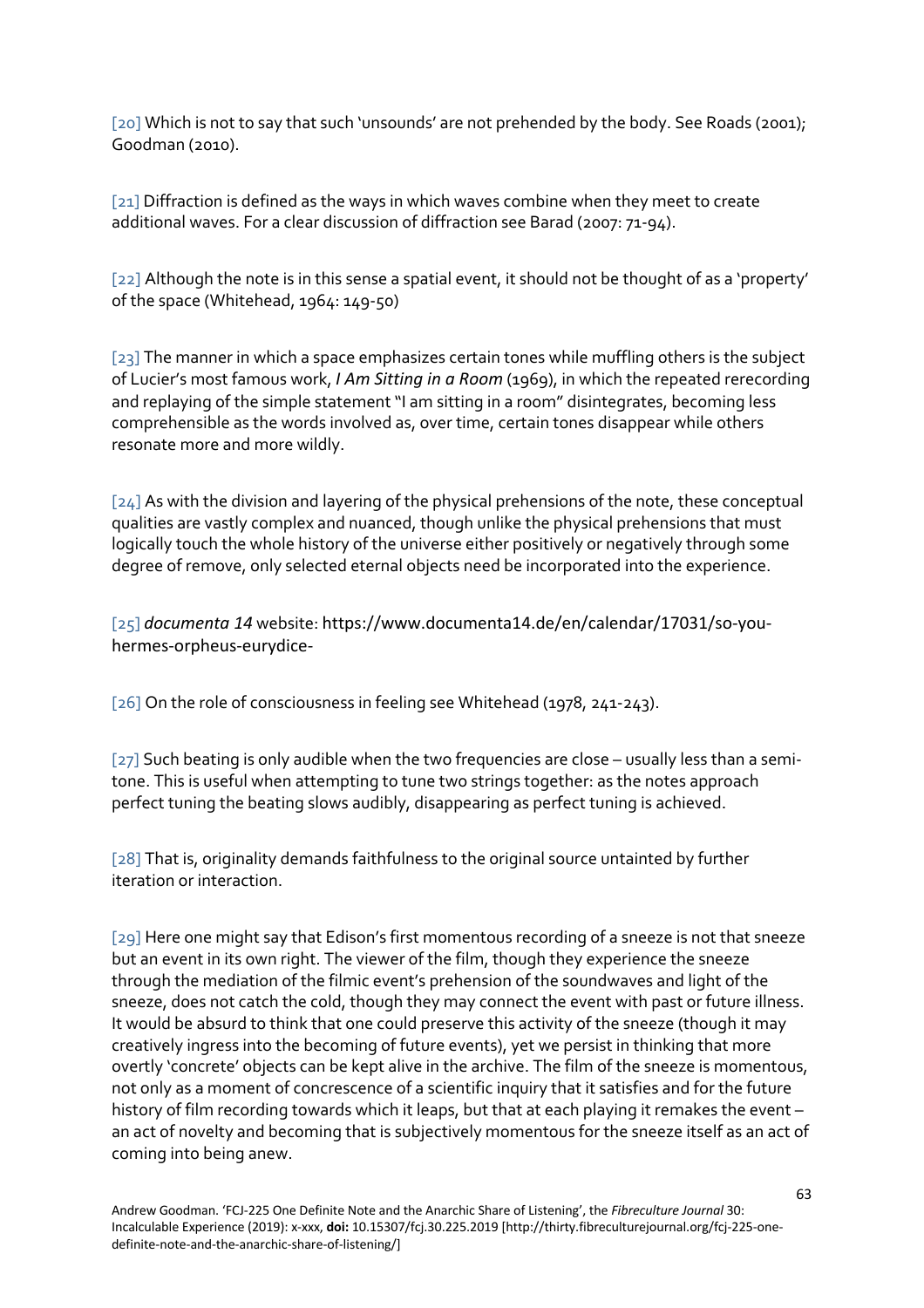[30] As Lucier states, much of his work 'explores the resonate properties of ordinary everyday objects' (in Harder & Rusche, 2013).

As in most of Lucier's work, there is a deliberate avoidance of the 'tricks' of composition and conducting that are used to add interest (that is, shifts in speed or dynamics to create drama), so that the already occurring differentials produced through resonance, diffraction and phase differentiation can be brought into focus as they emerge.

[31] This rethinks 'experimental music as actions rather than acting, as sounding rather than shaping.' Kuivila, (in Collins et al: 17).

[32] In this philosophical context the concept of the echo is perhaps false, as it does not represent the complex act of audition and expression that occurs. Sounds do not simply 'bounce back' unchanged from a reflective surface – it is a new note that sounds in riposte, born of an act of resonance by that surface.

[33] Perhaps in this we can also say that each jar in *SO YOU* has its own subjective unsounds: those frequencies that do not cause its shell or contained air to resonate.

 $[34]$  The most obvious objection to this argument would be that it seems to suggest that all recordings of music fall into the category of archiving, with the implication that such recordings are necessarily deadening. Perhaps the simplest response to this would be to argue that the playing of any such recording into a space (whether a room, headphones or as radio waves) unleashes a new set of diffractive potentials, remaking the original recording on some levels at least. One might also argue that there are recordings that seem to pulse with vitality, while other recordings of the same piece of music may seem flat and drained of life. Speaking from experience as a musician, there are days when the recording studio seems to resonate with potential and other times when the same combination of musicians, equipment and compositions fail to spark. This is, I think, as true for the playing of a laptop or programming of a drum machine as it is for singing or saxophone playing. This is not then, simply a matter of the recording technology (although the meeting of this technology and sounds is an event unto itself), as many field recordings attest to the liveliness recorded by rudimentary equipment. Such arguments are valid but perhaps inadequate to fully think through recorded music in relation to the concept of the anarchive, and there is not the space here to follow this thread to any great depth.

### References

Anon*. The-clarinets.net* (n.d.), http://www.the-clarinets.net/english/clarinet-sound.html Barad, Karen. *Meeting the Universe Halfway: Quantum Physics and the Entanglement of Matter and Meaning* (Durham and London: Duke University Press, 2007). Barthes, Roland. *The Responsibility of Forms: Critical Essays on Music, Art, and Representation*, trans. Richard Howard (University of California Press, 1991). Bergson, Henri. *Creative Evolution*, trans. Arthur Mitchell (New York: Dover Publications, 1998).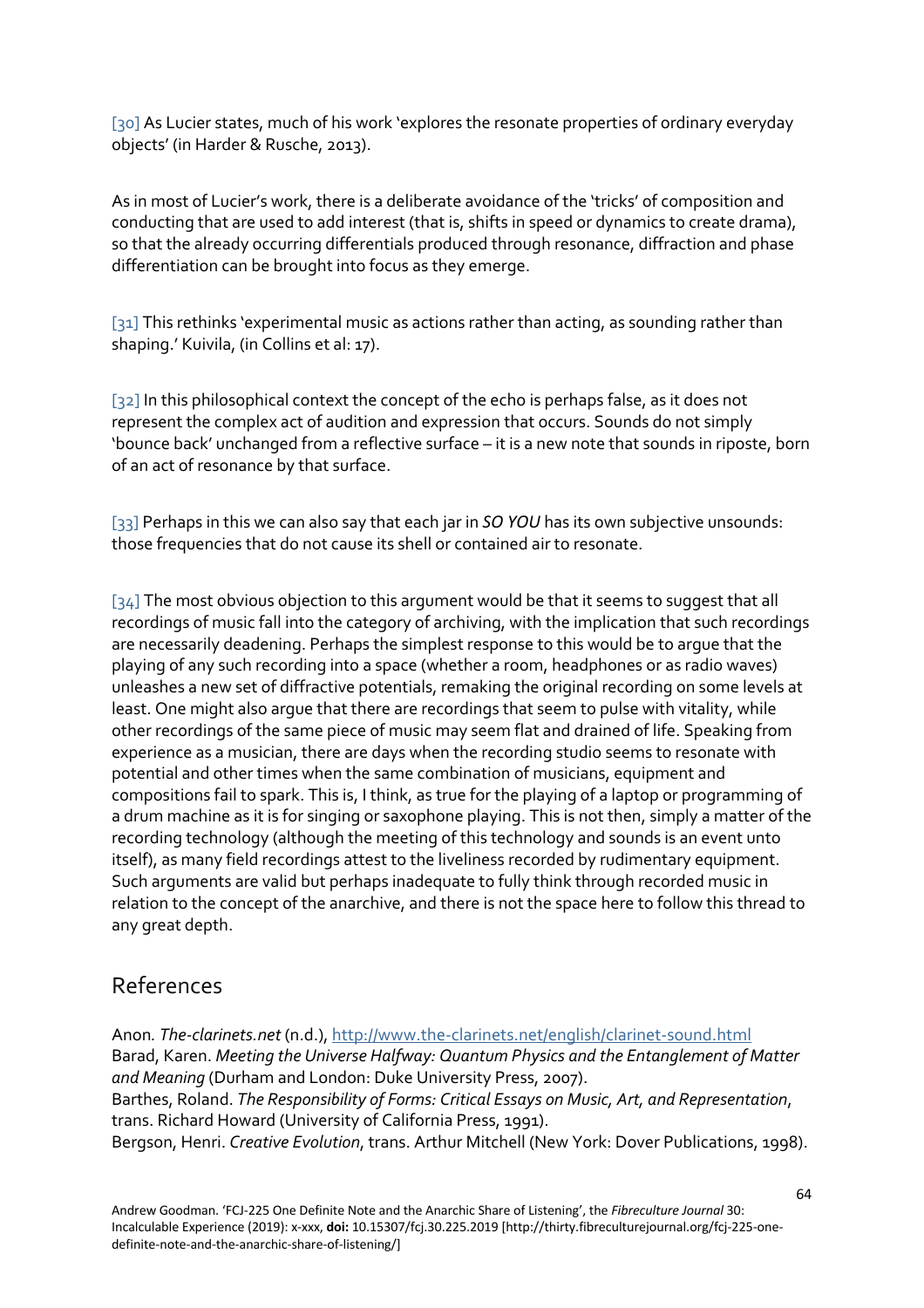Cage, John. 'Ninety Stories by John Cage, With Music', in Herbert Eimert and Karlheinz Stockhausen (eds). in *Die Reihe No. 5* (Theodore Presser Co, 1961).

Collins, Nicolas, Ronald Kuivila, Andrea Miller-Keller, Alvin Lucier and Michael Roth. *Alvin Lucier, A Celebration* (Connecticut: Wesleyan university Press, 2011).

Cox, Christoph. 'Beyond Representation and Signification: Toward a Sonic Materialism', *Journal of Visual Culture* 10.2, (2001): 145-161.

Cox, Christoph. 'Sonic Thought', in Bernd Herzogenrath (ed.) *Sonic Thinking* (New York: Bloomsbury Academic, 2017), 99-110.

Cox, Christoph and D. Warners (eds). *Audio Culture: Readings in Modern Music* (New York: Continuum, 2004).

Deleuze, Gilles. *Difference and Repetition*. Trans. Paul Patton (New York: Columbia University Press, 1994).

Deleuze, Gilles and Félix Guattari. *What Is Philosophy?* (New York: Columbia University press, 1994).

Evens, Aden. 'Sound Ideas', in Brian Massumi (ed.) *A Shock to Thought: Expression after Deleuze and Guattari* (London: Routledge, 2002), 171-187.

Gibson, James J. *The Ecological Approach to Visual Perception* (New Jersey: Lawrence Erlbaum Associates, 1986).

Goodman, Steve. *Sonic Warfare: Sound, Affect and the Ecology of Fear* (Cambridge and London: MIT Press, 2010).

Harder, Hauke and Viola Rusche. *No Ideas But in Things: the Composer Alvin Lucier.* DVD (Wergo. Mainz, Germany, 2013).

Harney, Stefano and Fred Moten. *The Undercommons: Fugitive Planning and Black Study* (New York: Minor Compositions, 2013).

Jones, Judith. *Intensity: An Essay in Whiteheadian Ontology* (Nashville: Vanderbilt University Press, 1998).

Kahn, Douglas. *Earth Sound Earth Signal: Energies and Earth Magnitude in the Arts* (Berkley: University of California Press, 2013).

Leibniz, G.W. 'Principles of Nature and Grace, Based on Reason', in R. Ariew and D. Garber (eds.) *Philosophical Essays*(Indianapolis: Hackett, [1714] 1994), 206-212.

Lucier, Alvin and Douglas Simon. *Chambers: Scores by Alvin Lucier* (Connecticut: Wesleyan university Press, 2012).

Lucier, Alvin and Robert Ashley. *Music 109: Notes on Experimental Music* (Connecticut: Wesleyan university Press, 2012).

Lucier, Alvin and Frank Oteri. 'Sitting in a Room with Alvin Lucier', *Newmusicbox*, (2005), http://www.newmusicbox.org/articles/sitting-in-a-room-with-alvinlucier-alvin-lucier/ Manning, Erin. 'The Anarchic Share', in Andrew Murphie (ed.) *The Go-To How To Book of*

*Anarchiving* (The Senselab, 2016), 64.

Murphie, Andrew. 'To Have Done with the Judgement of (Learning) Outcomes', in Andrew Murphie (ed.) *The Go-To How To Book of Anarchiving* (The Senselab, 2016), 54-56. Roads, Curtis. *Microsound* (Cambridge and London: MIT Press, 2001).

*SO YOU (Hermes, Orpheus, Eurydice).* documenta

14, http://www.documenta14.de/en/calendar/17031/so-you-hermes-orpheus-eurydice-

Stengers, Isabelle. *Thinking with Whitehead: A Free and Wild Creation of Concepts* (Cambridge, Massachucetts and London: Harvard University Press, 2011).

Straebel, Volker, and Wilm Thoben. 'Alvin Lucier's Music for Solo Performer:Experimental music beyond sonification', https://doi.org/10.1017/S135577181300037X

Whitehead, Alfred North. *The Concept of Nature* (Cambridge: Cambridge University Press, 1964).